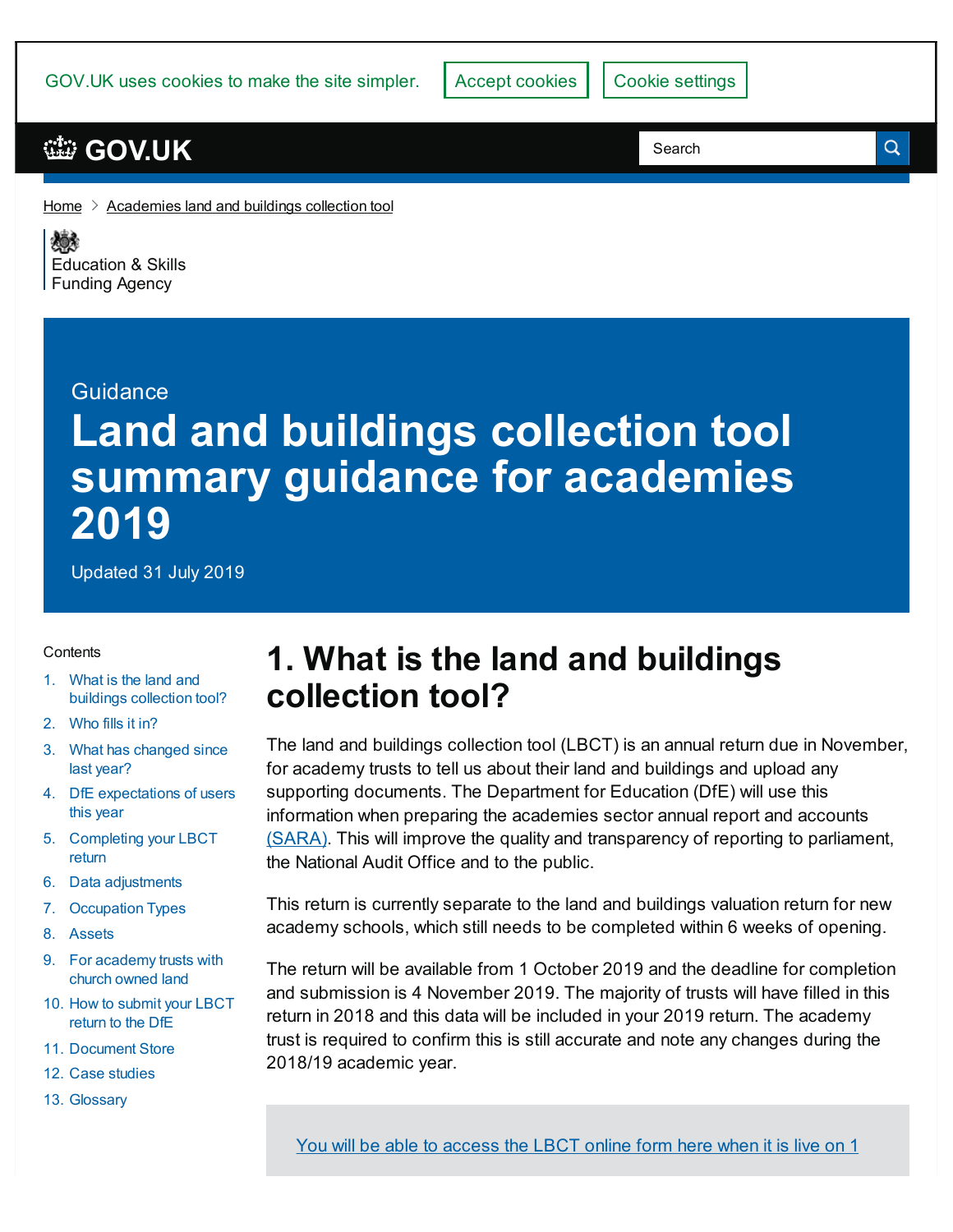## <span id="page-1-0"></span>**2. Who fills it in?**

The DfE requires a return from your academy trust if you have at least one open academy at 31 August 2019. If an academy transferred to your academy trust on or after 1 September 2019, the predecessor trust will need to complete a return covering that school. The land and buildings tool collects data as at 31 August.

The LBCT is a trust level return based on the number of academies in each trust.

There are two academy user roles required for the LBCT:

- preparer: the user who enters the data on behalf of the trust
- approver: the user who can both enter the data and submit the return to the DfE

The approver should be either the Trust's Accounting Officer or a person with delegated authority to approve the return on behalf of the Accounting Officer.

### **2.1 What to do if you have queries**

If you have any queries about this year's [collection](https://www.gov.uk/government/publications/academies-land-and-buildings-collection-tool#how-to-contact-us-if-you-have-queries) please see the *How to contact* us if you have queries' section of the LBCT main web page. You can also click on the 'Help links' at the top of every page within the online form itself.

## <span id="page-1-1"></span>**3. What has changed since last year?**

We have made several improvements to the LBCT form since last year's return. We have:

- introduced a flag on the summary dashboard to help users identify academies which are new to the trust since 1 September 2018 (either as a transfer in or a new converter)
- included a data adjustments tab showing suggested changes that we would like users to consider
- improved excel report of your saved data
- improved the quidance to include flowcharts and case studies to help users when completing the LBCT return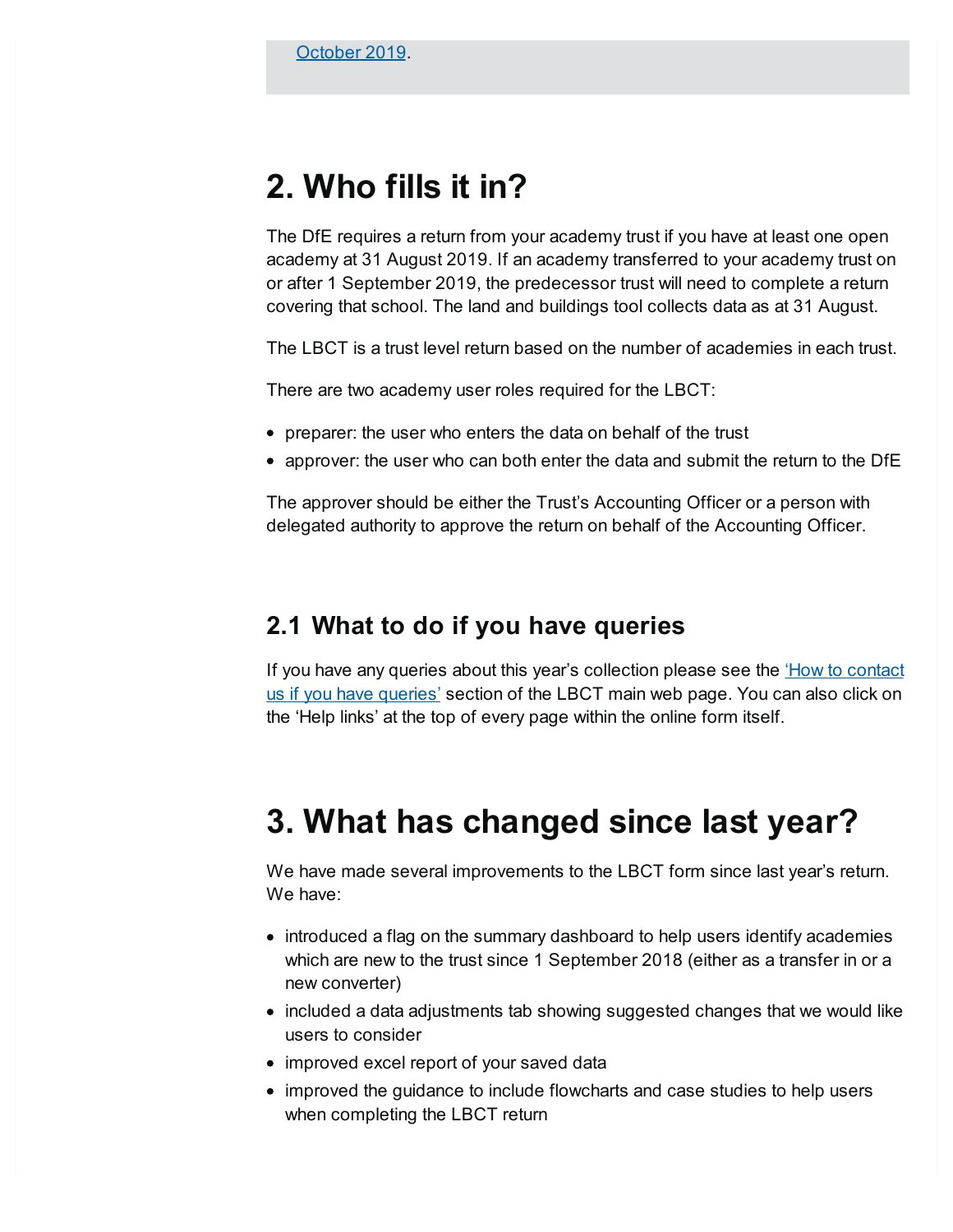## <span id="page-2-0"></span>**4. DfE expectations of users this year**

### **4.1 If your trust completed the LBCT last year**

Your return will be populated with the data that was submitted last year. You will need to check this data and update it for movements in year.

If your academy trust has acquired any other academies since 1 September 2018 and they had completed the return last year, their data will be included with your populated data. If they did not complete the LBCT last year, you will need to complete it this year for the first time. These academies are flagged on the summary dashboard for users to easily identify.

We would like all academy trusts to review the details within their return including the documents uploaded. Any prepopulated data can be amended by either the academy preparer or approver role. This will need to be checked for each academy in the academy trust and submitted to the DfE by 4 November 2019.

Please note that if you have church owned land your nominated diocesan user will need to review your return by this date as well. Please allow a reasonable amount of time for diocesan review.

### **4.2 If you are a new academy trust**

If your academy trust has opened since 1 September 2018, you will need to complete the return for all your academies. All academy trusts that have at least one open academy as at 31 August 2019 are in scope to complete the return.

Your trust will need to make sure your users are set up in IDAMs and that you have allocated user's LBCT roles to complete the form. The [registration](https://www.gov.uk/government/publications/how-to-register-for-an-idams-account) guidance can be found here. Please note that if your academy trust has any church owned land you'll need to speak to your local diocese to confirm who will review that element of your return.

New academies will need to upload their Land Registry documents to the document store this year. This information should be available as part of your conversion process.

## **4.3 5 Top tips to remember for this year's return**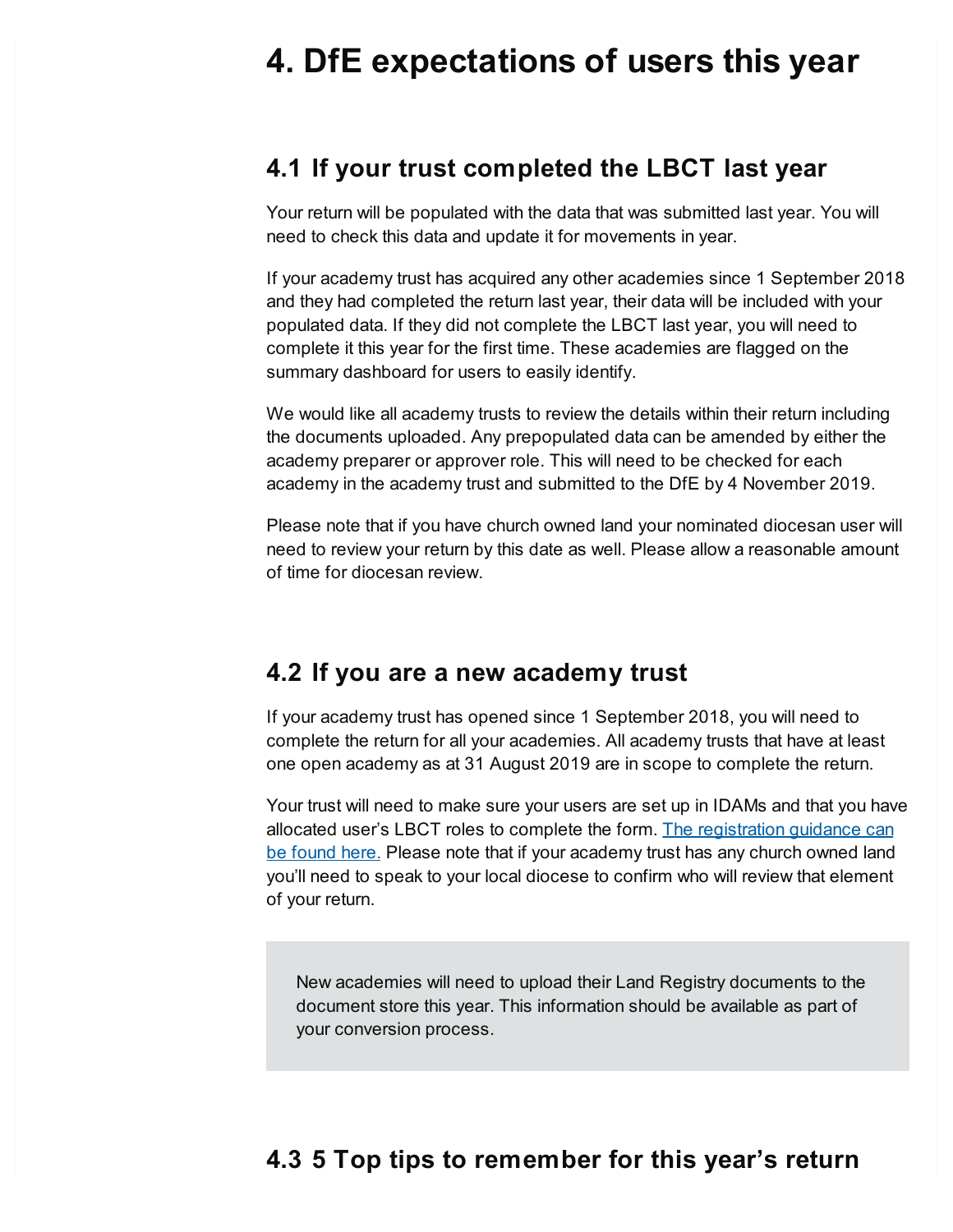Below are 5 top tips to take into consideration in this year's return:

- 1. the trust link must be completed by all trusts
- 2. remember to double check the documents uploaded as they may need updating
- 3. the land for your school site must be entered as an asset
- 4. don't forget to add your playing fields even if at a different location to your main site including where at a different location to your main site or where provided by another organisation, e.g. a local authority
- 5. if you have church owned land contact your local diocese early to find out who will review it

## <span id="page-3-0"></span>**5. Completing your LBCT return**

The remaining sections in the guidance will outline the process that we will be expecting all LBCT users to follow when completing their return this year.

The online form will be available for users on 1 October 2019 and the deadline is 4 November 2019. The online form will be [here](https://onlinecollections.des.fasst.org.uk/onlinecollections/) when the form goes live.

There are 3 simple steps to follow:



## **5.1 Dashboard**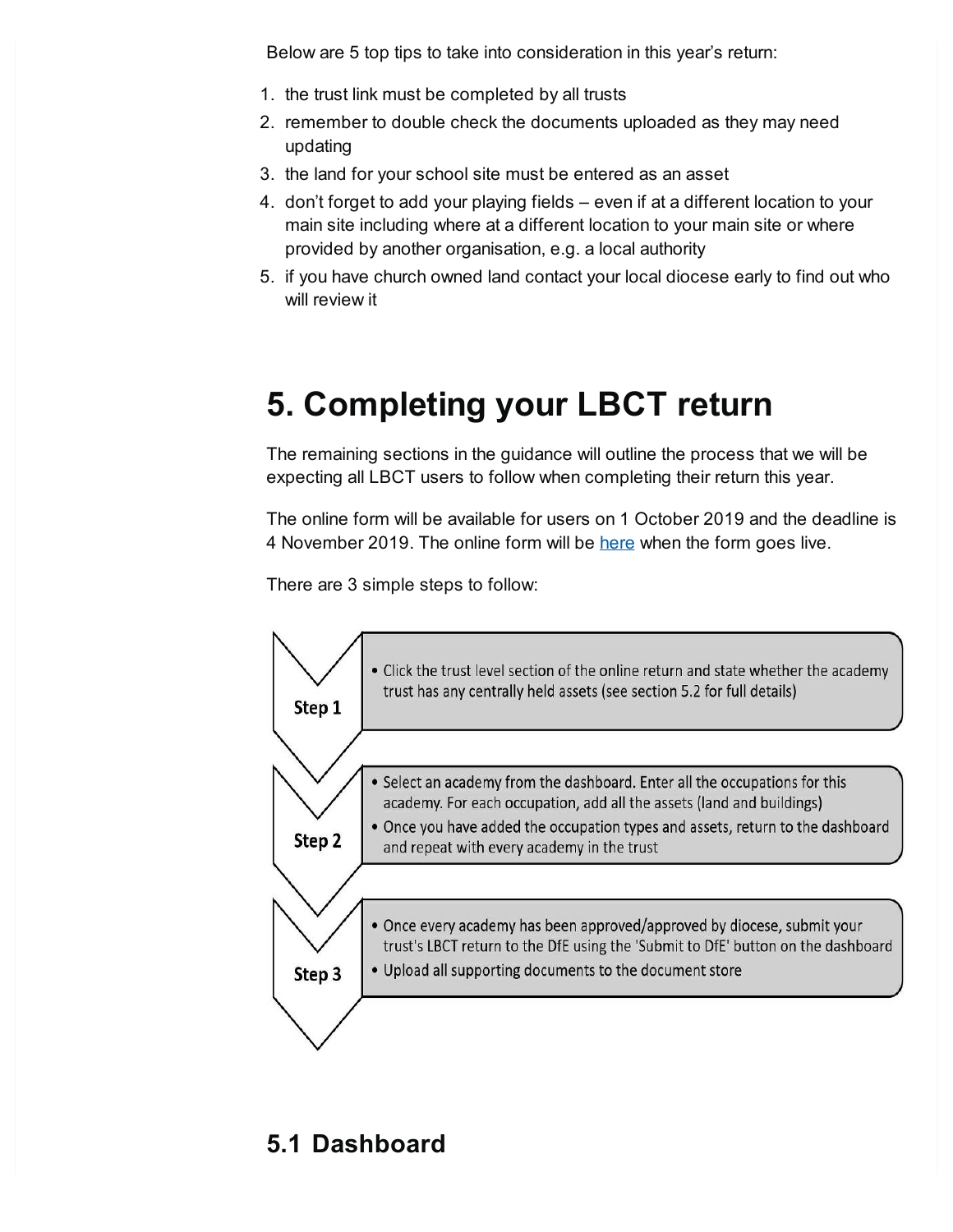The dashboard is the first page in the online return that academy trusts will access. The dashboard lists the trust (for centrally held assets) and all academies within the academy trust.

A SAT will have a trust level link and an academy level link.

The dashboard shows the user the status of each academy to track the progress. There are three broad summary/top level status:

- not started
- in progress
- completed

There are a number of status that are covered by the broad 'in progress' heading, these are shown below.

| In progress         | An academy user is completing the form                                                              |
|---------------------|-----------------------------------------------------------------------------------------------------|
| Sent to approver    | An academy preparer has sent the form to an academy approver for review                             |
|                     | Rejected by approver An academy approver has rejected the form back to an academy preparer to amend |
| Resent to approver  | An academy preparer has re-sent the form to an academy approver for review                          |
| Approved            | An academy approver has approved it - not yet submitted                                             |
| Sent to diocese     | An academy approver has sent the form to a diocesan review                                          |
| Rejected by diocese | A diocesan user has rejected the form to the academy approver to amend                              |
| Resent to diocese   | An academy approver has re-sent the form to a diocesan for review                                   |
|                     | Approved by diocese A diocesan user has approved the form - not yet submitted                       |
| Submitted           | The form has been submitted to the DfE                                                              |

**In progress status Meaning of status**

This year we have introduced some new features to the dashboard. These include a 'NEW' indicator. This flag will show any new academy converters or academies which have transferred into the trust since 1 September 2018. This is to help users plan their work and will particularly help multi academy trusts. We have also added the excel download report to the dashboard. This report will let users:

- review the data from their trust's LBCT 2018 return providing they haven't already made any changes to the LBCT 2019 online form
- review any data that has been saved in the online form at any point in time before fully completing the return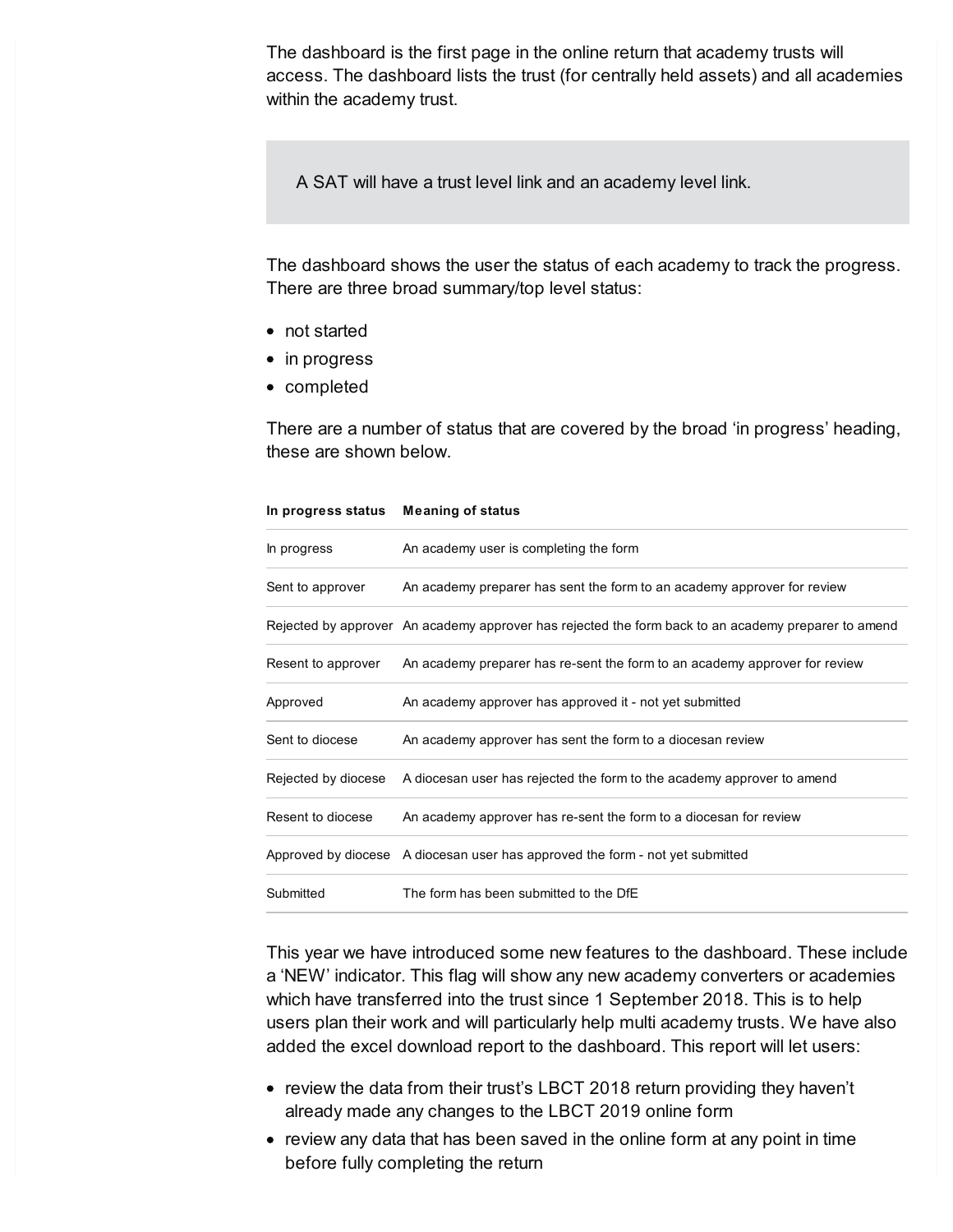• review their trusts completed LBCT 2019 return after submission to DfE

We recommend that users download a copy of their trusts return when they first log in to the return before making any changes.

### **5.2 Academy trust section**

When users click on the trust level section of the dashboard they will be able to update contact details, inform the DfE of any details that are not correct and review or add any centrally held assets that are not part of an individual academy.

Centrally held assets are any land and/or buildings, which are not part of an academy. The DfE defines a centrally held asset as an occupation(s) and asset(s) that doesn't belong to any academy but is for the use of the trust only. This could be a central office building in a business park or an office rented in a managed development off site. These could be funded via a central recharge made by academies within a trust. A centrally held asset could also be an occupation and asset(s) donated to the trust via a charity or beneficiary. This is an asset that belongs to the trust but doesn't belong to an individual academy or academies. Please note that the centrally held assets section requests information in exactly the same format as the rest of the LBCT.

You can see an example case study on [centrally](#page-16-1) held assets in the case studies section.

## <span id="page-5-0"></span>**6. Data adjustments**

Since last year's collection the DfE has reviewed all of the data submitted. To improve the overall data quality we have highlighted some aspects that may require further clarification.

This year we have included a data adjustments tab in the form for trusts and academies with suggested data adjustments and a reason given for the suggested action. You can download or print these suggested adjustments and refer to them as you review your return. If you do not agree with the adjustments or believe they are not necessary, please tick 'reject' in the adjustment declaration section on the review page and provide your reasons why in the box provided.

If you have any suggested amendments they will fall into 3 categories: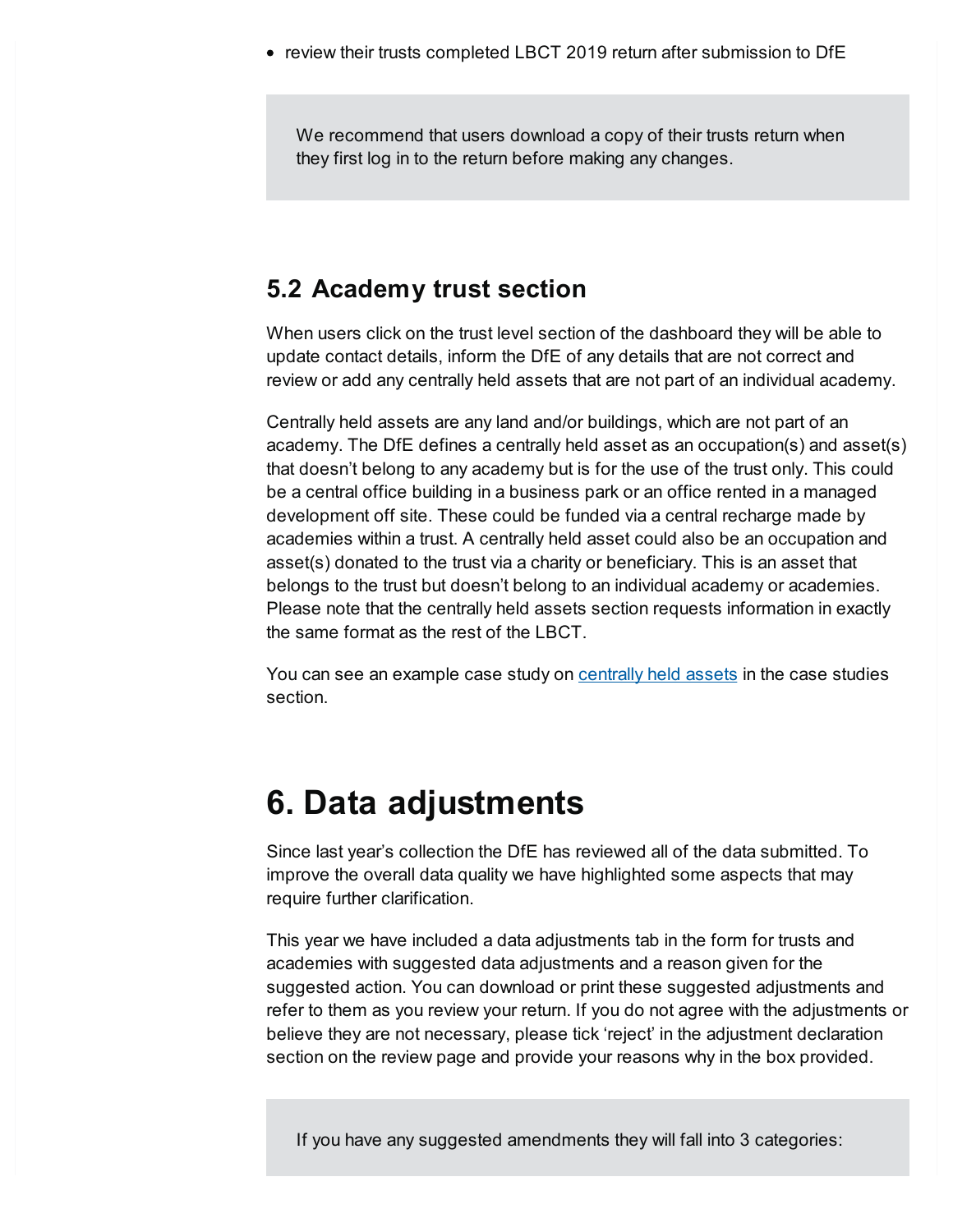- add occupation type
- delete occupation type or asset
- change details of occupation type

## <span id="page-6-0"></span>**7. Occupation Types**

After you have selected your academy and completed the academy information page, this section of the form will request the details for all the sites occupied by an academy. The return uses the term 'Occupation Type' to refer to the way an academy occupies the site it uses.

We have produced this tutorial video showing users how to add occupations to their LBCT return.

This is the page where you will tell us about all the sites that the academy uses. For instance, if you have a single large site that is made up of one piece of land this will be a single land occupation. However, if you have a site where there is a separate playing field to your main school site this must be treated as two occupations.

You can see an example case study of a private finance [initiative](#page-18-0) in the case studies section.

Please record all occupations separately and include a brief description that describes clearly that part of the school site. Your school site plan and your Land Registry documents will help you identify how many pieces of land you occupy and how you occupy them (the type). Please note that your Land Registry document will only have one title number for each occupation.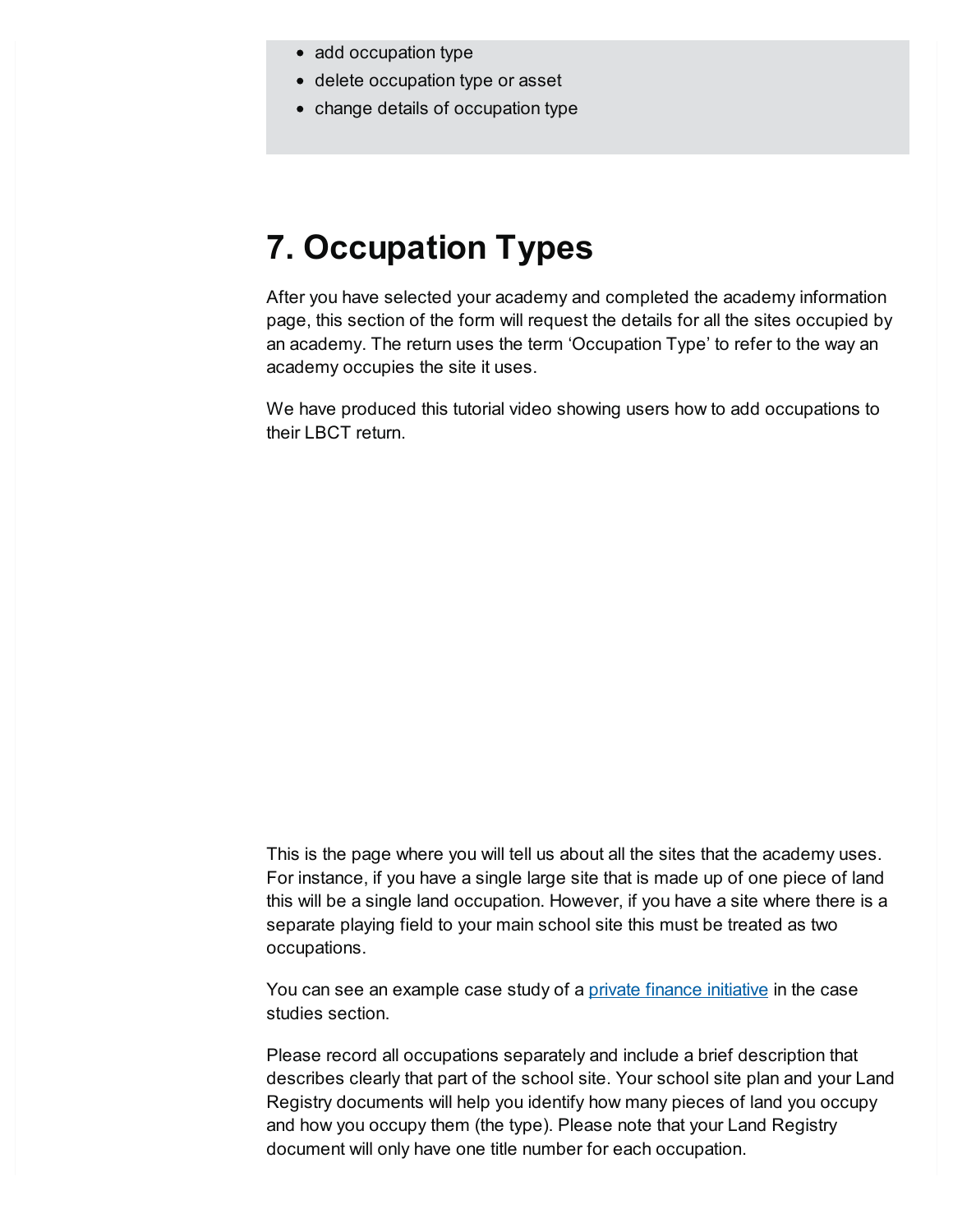The options that users have when selecting each of the occupation types are:

- freehold
- leasehold (excluding church leases)
- church owned land
- licence
- customary occupation
- church leases
- tenancy at will
- other

Details of these definitions are in the [glossary](#page-22-0) section at the end of the guidance.

Please refer to this flowchart when recording occupation types.



For each option, we will ask when you first occupied the land and also if you have disposed of an individual piece of land in the year. If you discover that the wrong occupation type was entered in a previous year, we advise that you change the occupation type to the correct option on the occupation type field. Please provide a reason for the change in the comment box provided. As the form is dynamic, the additional information questions will change depending on which occupation type is selected, please review and update accordingly.

If you have more occupations to include, please use the 'add another occupation type' button to add all the separate sites that you have, including playing fields. Once you have added all of the occupations, press 'save and next'.

In most cases, you will be asked to enter the Land Registry title number and your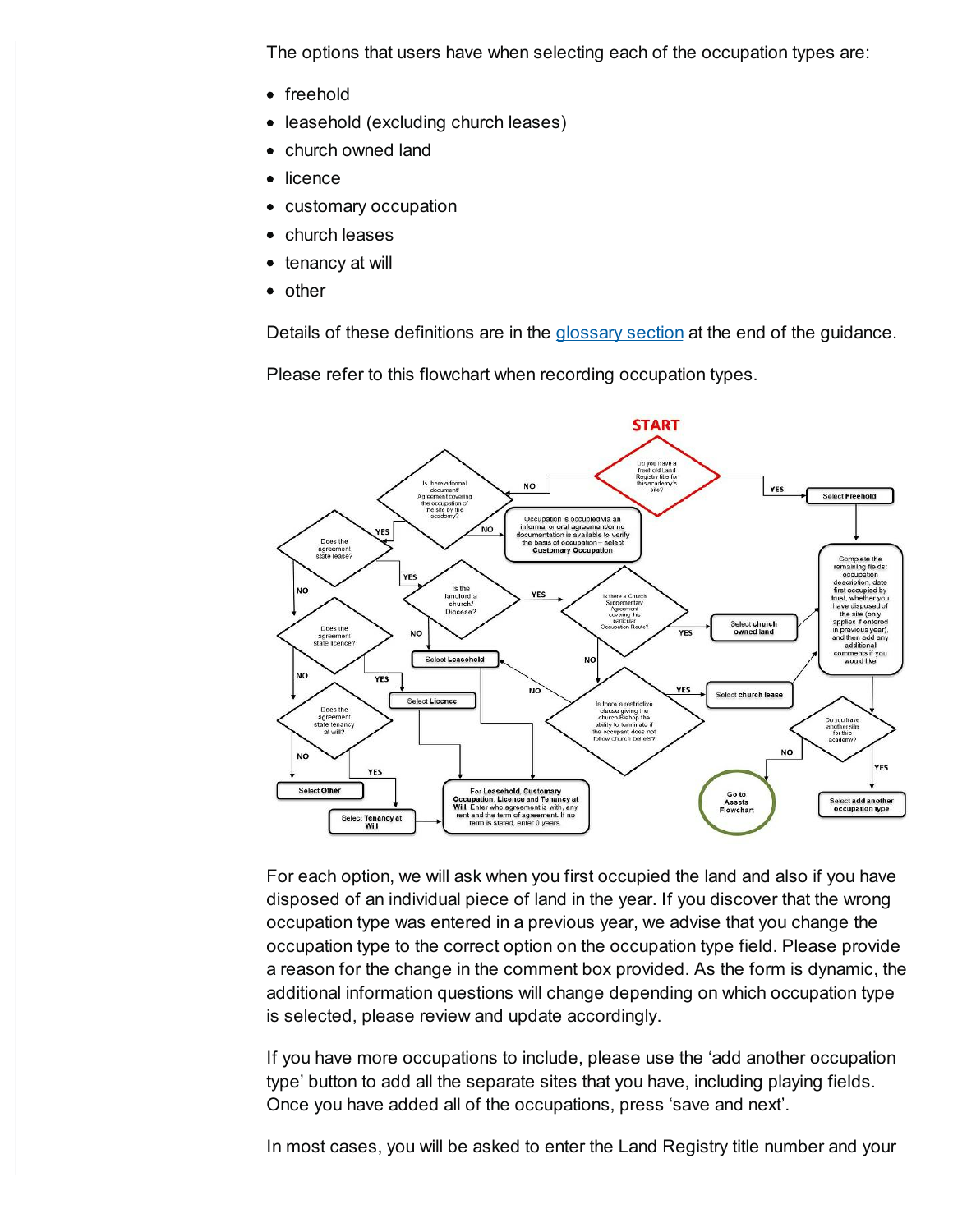basis for occupation. If you have a freehold, each piece of land will only have one Land Registry title number. If there are any lease arrangements, you will be asked to provide your landlord name, length of the lease at the time of signing and monthly payment in pounds. The standard lease from a local authority for an academy converter school will usually be 125 years with a peppercorn rent.

You may need to refer to your contract with the landlord for all the relevant information. To help you gather any information about your lease agreement, these are the questions you will be asked:

- monthly payment amount
- if there are any initial premium, payment holiday, initial fees and termination fees
- if there are any break clauses, typically every 5 -10 years
- if you've got a hire purchase agreement the details for initial capital value and final balloon payment
- the contract terms for at the end of the lease, i.e. do you retain ownership?

## <span id="page-8-0"></span>**8. Assets**

After you have added all occupation types for your academy, this section will ask for the assets that sit on each occupation. Some examples will include:

- playing fields
- land for the site/s
- land for buildings if no other land is recorded on that occupation
- swimming pool
- buildings (e.g. classrooms, offices, caretakers house etc.)

Please refer to this flowchart when recording assets.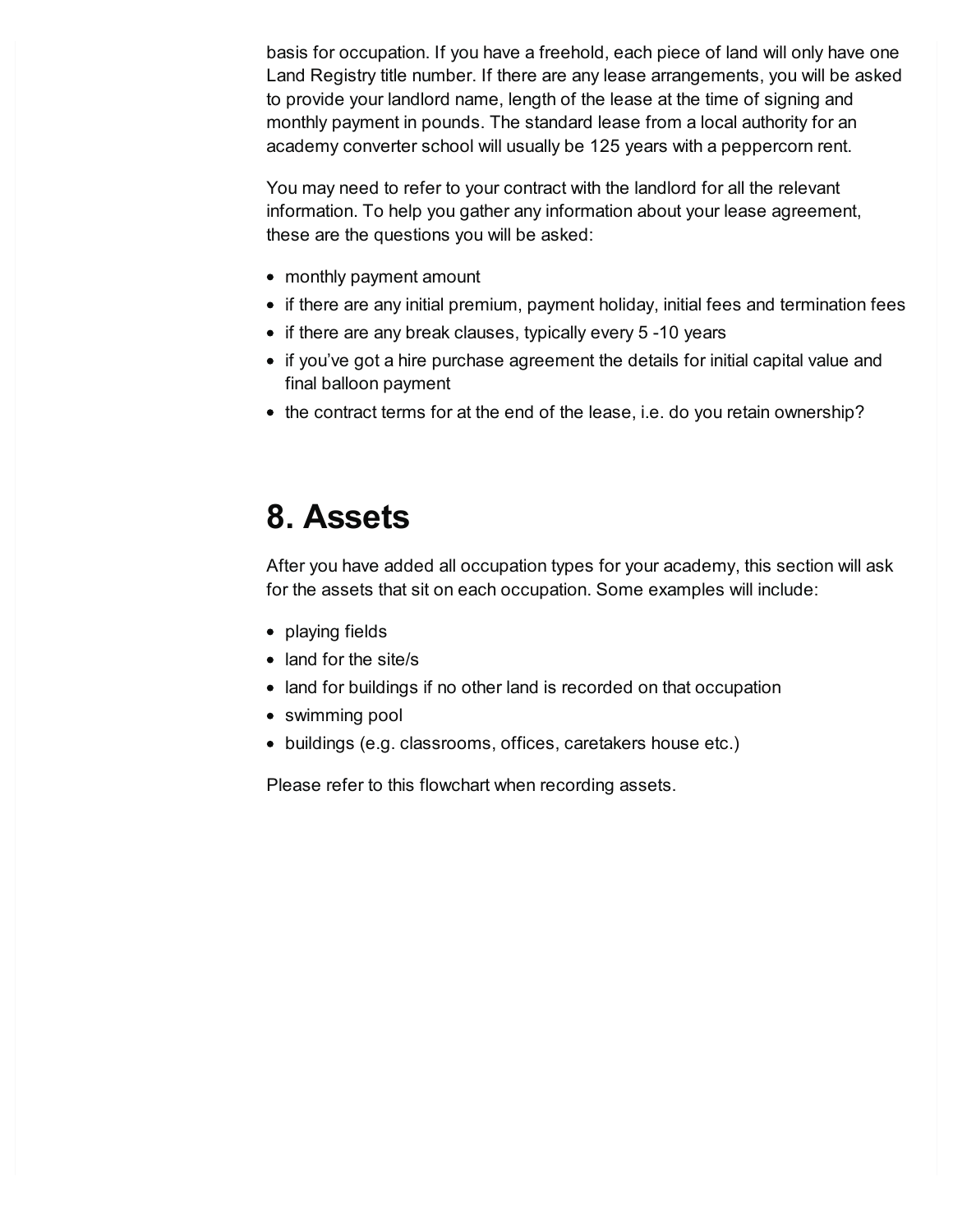

We have produced this tutorial video that shows you how to add assets to your LBCT return.

Please name each asset on the sites you occupy using a brief description that is meaningful to you and which links back to your site plan. The descriptions will be used in the report that you will be able to download for your records at the end of the return.

In this section, we will ask you to tell us if the asset is land or building. We will also ask if it has undergone capital improvements since 1 September 2018 or if it is under construction. The final question on this page asks if the asset is permanent or temporary. Most assets will be permanent; temporary applies to assets that are moveable - such as porta cabins. It is important that all buildings on the site are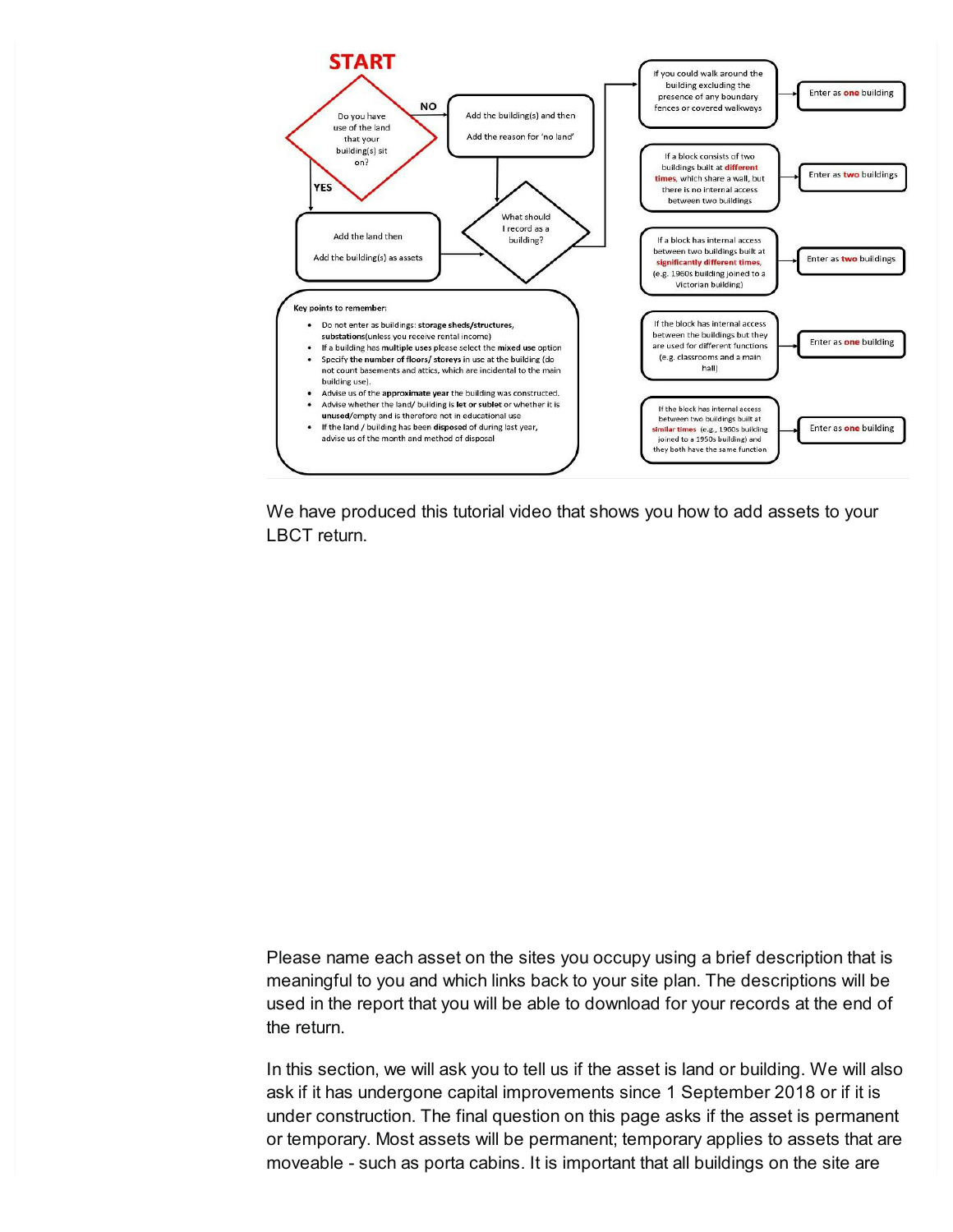accounted for – even if they are not all used for educational purposes.

If you have not included any land as an asset on an occupation, a validation message will appear asking you to add another asset as land. If you have a legitimate reason not to include land in your occupation, please include a brief explanation and the validation message will disappear.

Once you have added all of your assets, including your land, press 'save and continue'. The next series of questions are about each group of assets (land and buildings) in turn. These questions will be relatively short and will ask about the primary use, number of classrooms, the year the asset was built (if known or nearest decade), if it is sublet, if you have stopped using it in the year or if it is unoccupied.

You can see example case studies on [temporary](#page-20-0) assets and how to enter a [sublet](#page-17-0) in the case studies section.

Once you have added assets to each occupation and completed the follow up questions you will reach the review screen. This page will have a summary report that you can double check and save as a record of your return details. If you are a multi-academy trust and have more academies to complete, you should return to the dashboard and complete each academy in turn.

## <span id="page-10-0"></span>**9. For academy trusts with church owned land**

This section is only for academies that have church owned land. If your academy trust doesn't have church owned land please skip this section.

### **9.1 Diocese user role in LBCT**

For academies with church owned land occupation, diocesan review is required. This will be performed by a diocese checker and this user will check the details included for any church owned land reported by any academies in your academy trust. These users work on behalf of the church trustees, usually the diocese, and will be set up in accordance with details provided by the diocese representatives.

The diocesan user will only be able to access and view the church owned land data in your return. You must enter their details in the diocesan user page of the return if there is church owned land. You can't submit your return without diocesan review if you have church owned land.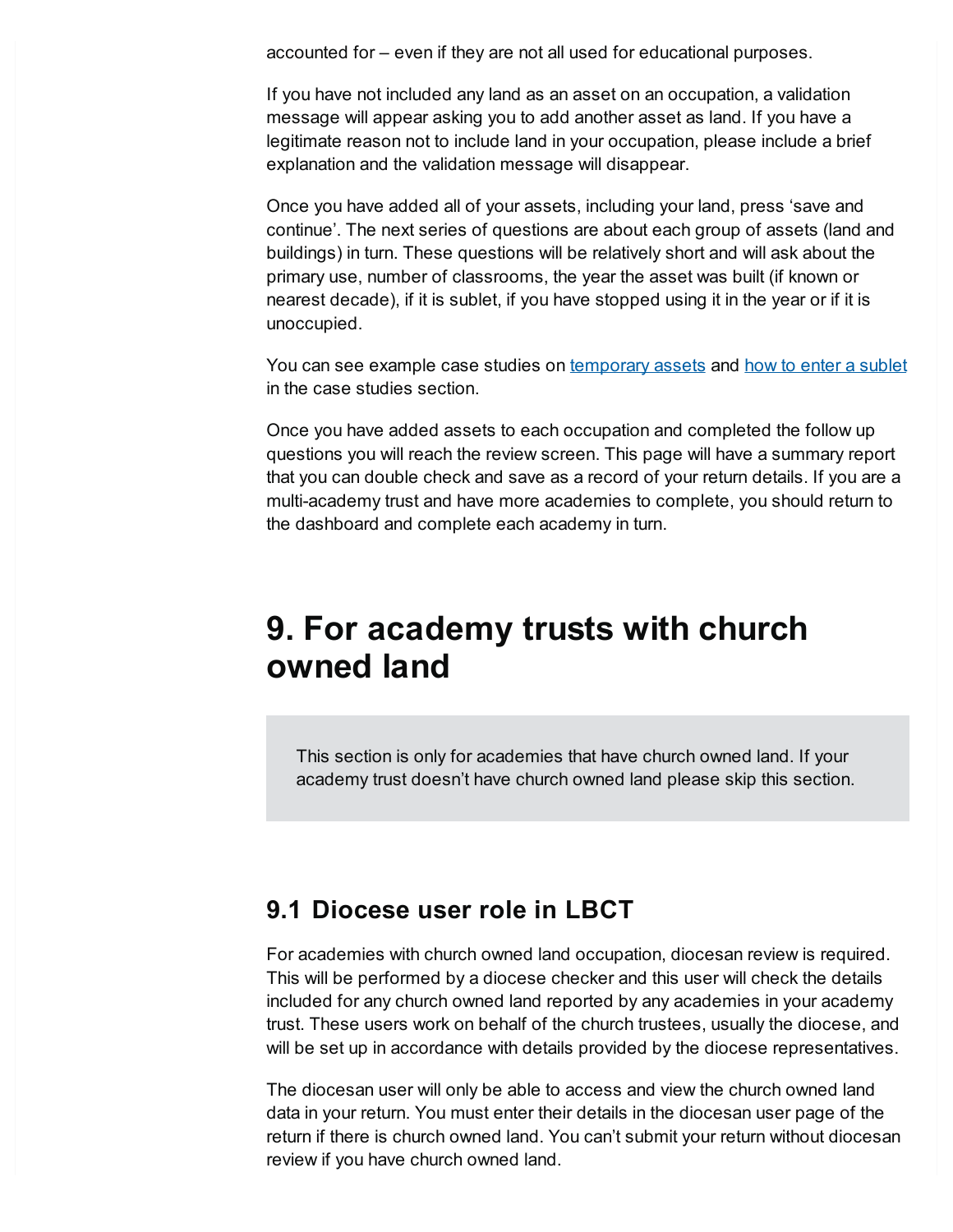### **9.2 Diocesan user sign-off**

The diocesan user will submit your return to the DfE on your behalf. They will review the data entered in the form that relates only to church owned land, if they are content they will 'Accept' if not they will 'Reject'. We ask the diocesan users to provide helpful comments as to why they have rejected your form. Once the academy users have updated their return they will need to resubmit to the diocesan user. With either outcome, the academy LBCT users will get an email confirming what action the diocese has taken. If your diocesan user is content with the information they have seen for the church owned land, they will submit your return on your behalf to the DfE if all academies within the trust are 'Approved' or 'Approved by diocese'.

We will write to the users who have the diocesan user roles to confirm the details to them. Please note that we will send an email out to the users using the email address set up for their account.

You should liaise with your diocesan user early in the process to agree the timelines for completing and submitting your return. Your diocesan user must provide the email address(es) you need to enter in your LBCT return to grant access to them. We will deem your return as late if it is submitted late by the diocesan user.

Please see this tutorial video for how to enter diocesan users details to obtain church owned land sign-off.

The key steps to grant access to your nominated diocesan user is:

1. speak early in the process to confirm which diocesan users need to be added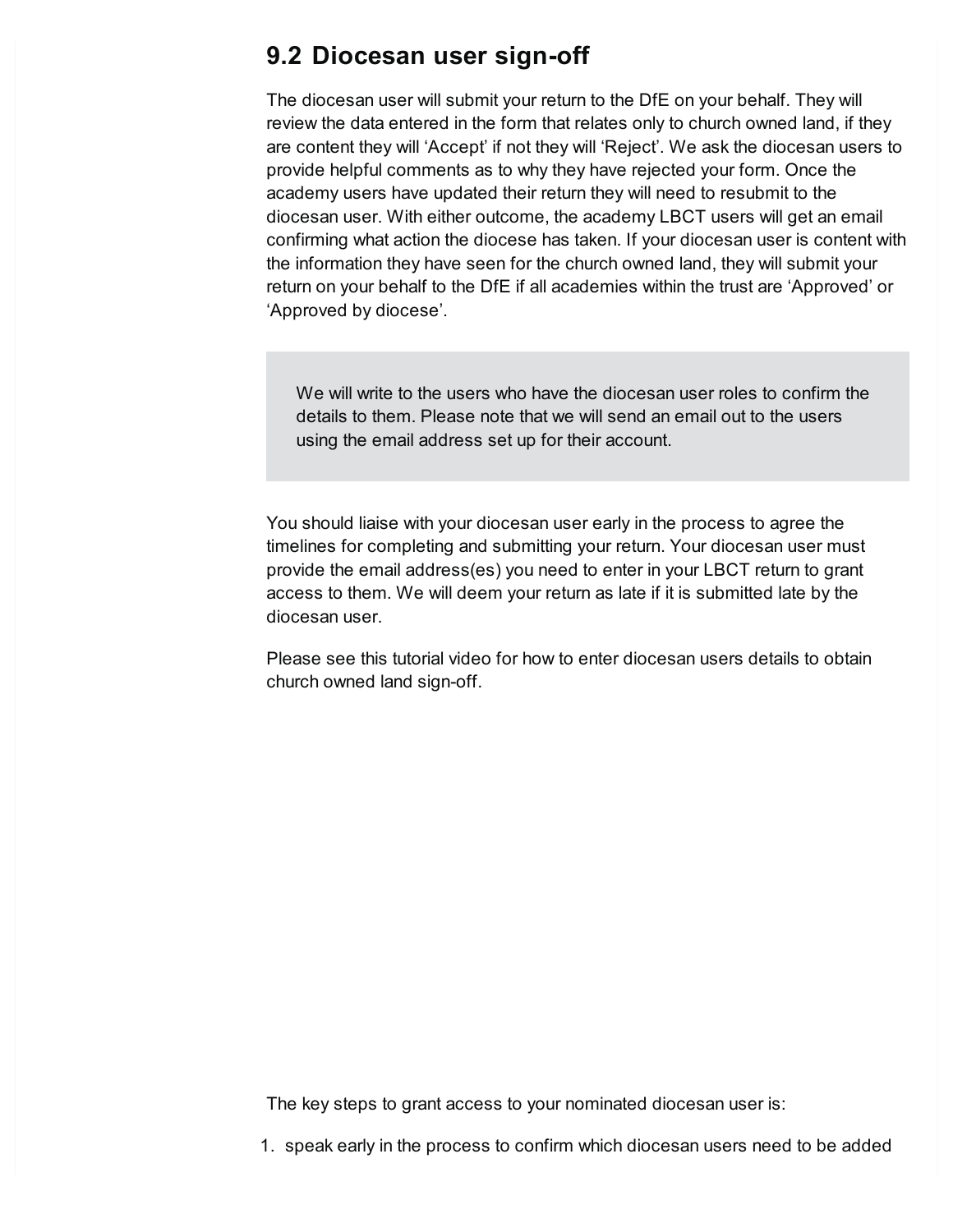to your academy and agree timescales and deadlines

- 2. academy users log into your LBCT return early to add the email address exactly as provided
- 3. confirm with the diocesan users that they can see your academy trust

If the diocesan user can't see your academy trust after the academy user has entered their email address these top tips may help resolve it:

- check there are no spaces, extra letters or numbers added to the diocese email address
- confirm with the diocesan user that they can log into the link if they can't they have either provided the wrong email address or aren't set up

Please note that either the Catholic Education Service (CES), the Church of England Education Office (CofEEO) or the Methodist Church will need to approve any new diocesan user set up.

## <span id="page-12-0"></span>**10. How to submit your LBCT return to the DfE**

The process for reviewing and preparing the data for both the preparer and approver is the same. The academy user will have to go through each of these sections to submit the form to DfE:

- academy trust level to update for any centrally held assets
- each academy in turn to update for any changes required

## **10.1 Approving the LBCT return**

Once the preparer has completed both aspects of the return and sent it for approval, all of the dashboard status will be updated to 'Sent to approver'. The approver can now log in to review and approve the return in two ways:

- link by link the approver can click on every link one at a time and review each screen for the trust and each academy. At the end of each of the return sections (trust and academy) the approver will have to 'accept' or 'reject' the data submitted by the preparer
- using the 'Approve all' button the approver will have the option to use the 'Approve all' button to approve all the links without going into each one as long as they are satisfied that the preparer has input their data correctly

If the approver approves the data, and there is no church owned land, the status on the dashboard will change to 'Approved'. If there is church owned land, when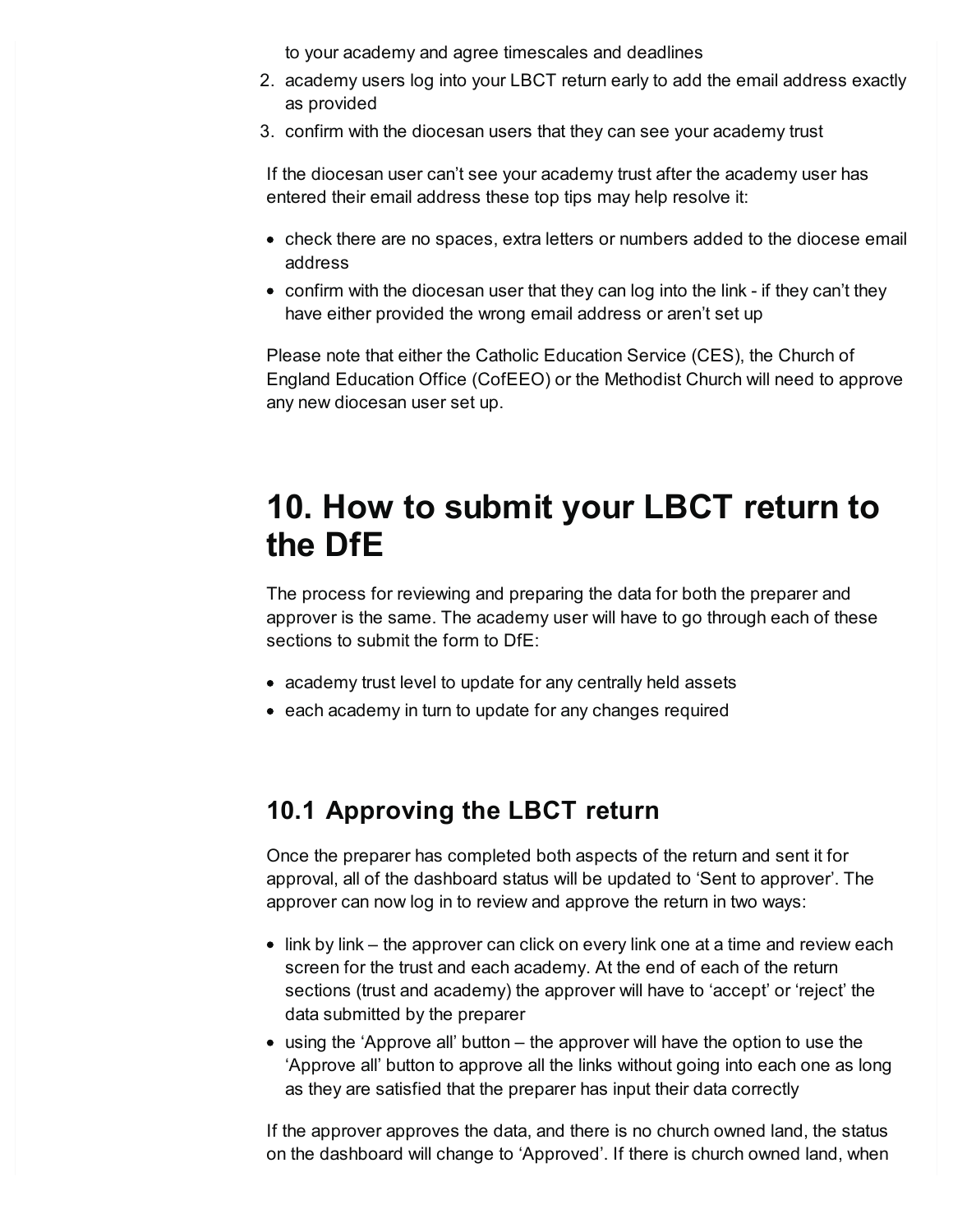the approver approves the return, the status of the academy will change to 'Sent to diocese' and an email will be sent to the diocesan user informing them that the academy is ready to review. Once the diocesan user has approved the academy, the status will change to 'Approved by diocese'.

If the approver is also the preparer of the return, they must click on every academy/the trust link within the return to review and approve. The 'Approve all' option will not be activated in this case as the starting status of the form is not 'Sent to approver'.

## **10.2 Rejecting the LBCT return**

Both an approver and a diocesan user may reject the return if they feel the information is incorrect. If an approver has rejected a section of the return, the status on the dashboard will change to 'Rejected by approver' and if a diocesan user has rejected a section of the return it will change to 'Rejected by diocese'.

The approver or diocesan user will need to provide a helpful comment as to why they have rejected the return. This will be visible for the user when amending the form.

Once the necessary amendments have been made, the return should be sent back to the necessary user and the status on the dashboard should update to 'resent to approver' or 'resent to diocese checker'.

If your form was rejected and not re-submitted by the deadline, it will be deemed late. Please contact the necessary user as soon as possible to ensure they review and complete the submission by the deadline on 4 November 2019.

## **10.3 Final submission to DfE**

Once all the status on the dashboard show as 'Approved' or 'Approved by diocese', a green 'Submit to DfE' button will appear on the dashboard. This is the button that will submit your trusts' return to DfE. Once this has been pressed, your return will be submitted to DfE and your return will become read only. The status on the dashboard will change to 'Complete'.

The below flowchart will help identify who will submit the return to DfE.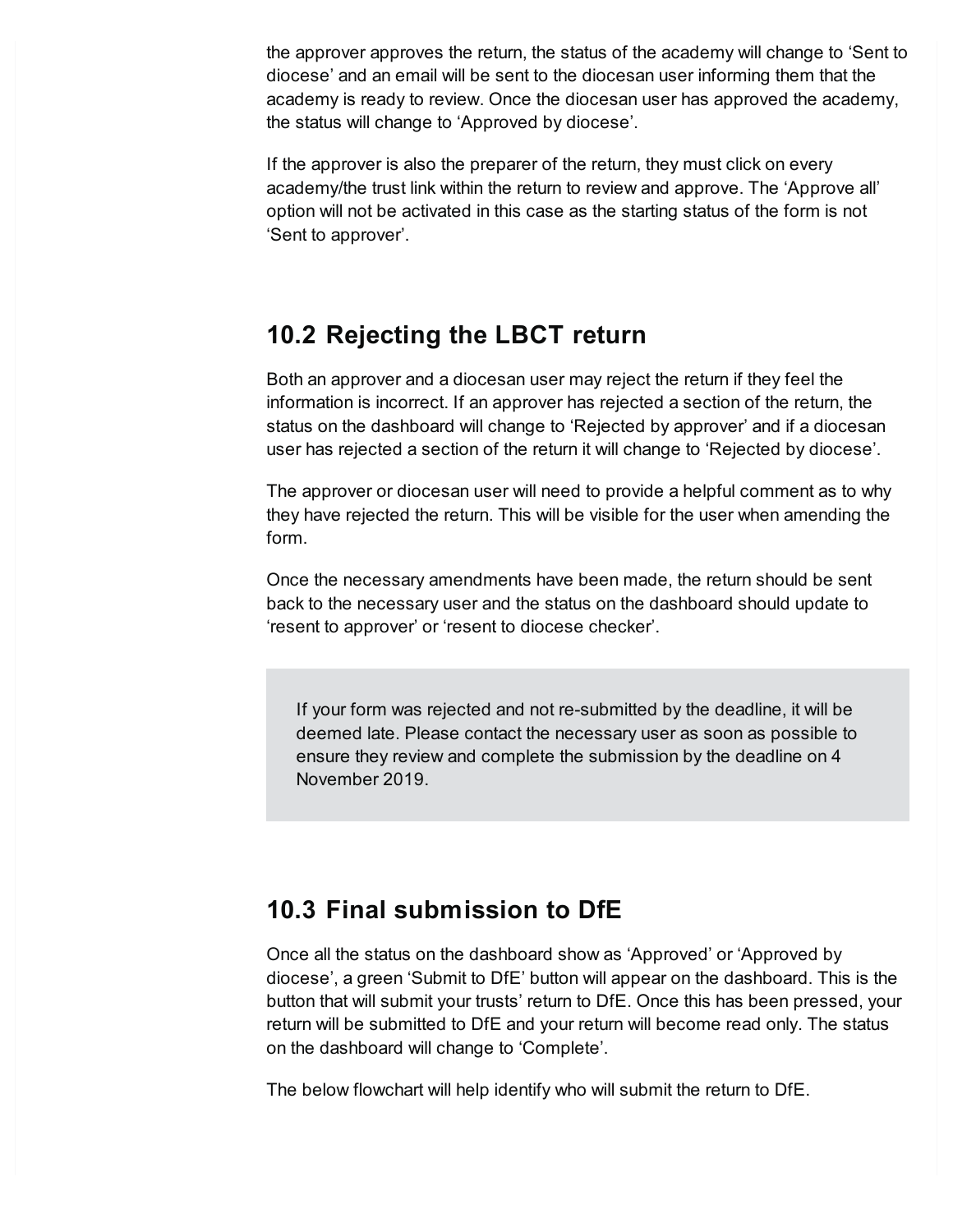

## **10.4 Trust report**

Upon submission of the return to DfE, users can download a copy of their trust's data from either the summary review page screen or the dashboard. The columns highlighted in yellow refer to trust/academy information. The columns in blue refer to occupation types, and the columns in green refer to assets.

## **10.5 Email notifications**

At each significant point in the process of the return, the system will generate an email to let the appropriate user know that they can access their part of the return to take the required action.

The emails will be issued in the following circumstances to:

| User receiving email | Reason                                              |
|----------------------|-----------------------------------------------------|
| Preparer             | The approver rejects the form                       |
| Preparer             | The form has been submitted to the ESFA             |
| Approver             | The preparer sends the form for approval            |
| Approver             | The preparer re-sends the form after making changes |
| Approver             | The diocesan user rejects the form                  |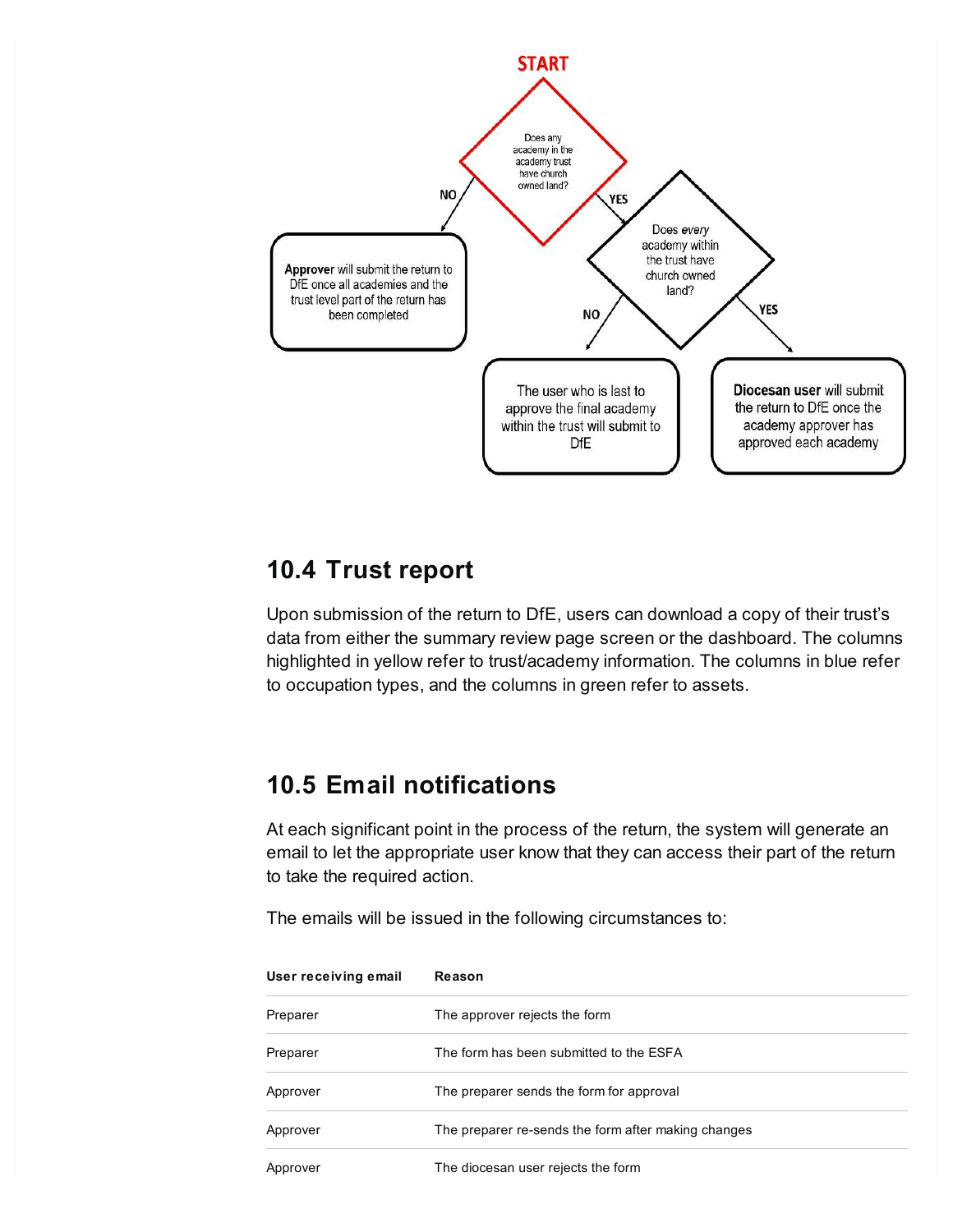| Approver      | The form has been submitted to the ESFA                            |
|---------------|--------------------------------------------------------------------|
| Diocesan user | The approver sends the form for sign off of church owned land only |
| Diocesan user | The approver re-sends the form after making changes                |
| Diocesan user | The form has been submitted to the FSFA                            |

## <span id="page-15-0"></span>**11. Document Store**

This is where academy users will upload documents to the document store. The document store is in the same page as where you select the LBCT form.



Your documents will help explain what you have entered in the form for each academy in your trust. This year we would like academy users to tell us which documents relate to what occupations in the form for each academy via the comments box. This will help the review process and avoid follow up questions to you. The documents that we would like you to upload, if you have not already done so previously, in PDF format, are:

- annotated site maps showing your buildings and land occupations
- lease and sublet agreements
- Land Registry titles to include registers and accompanying title plans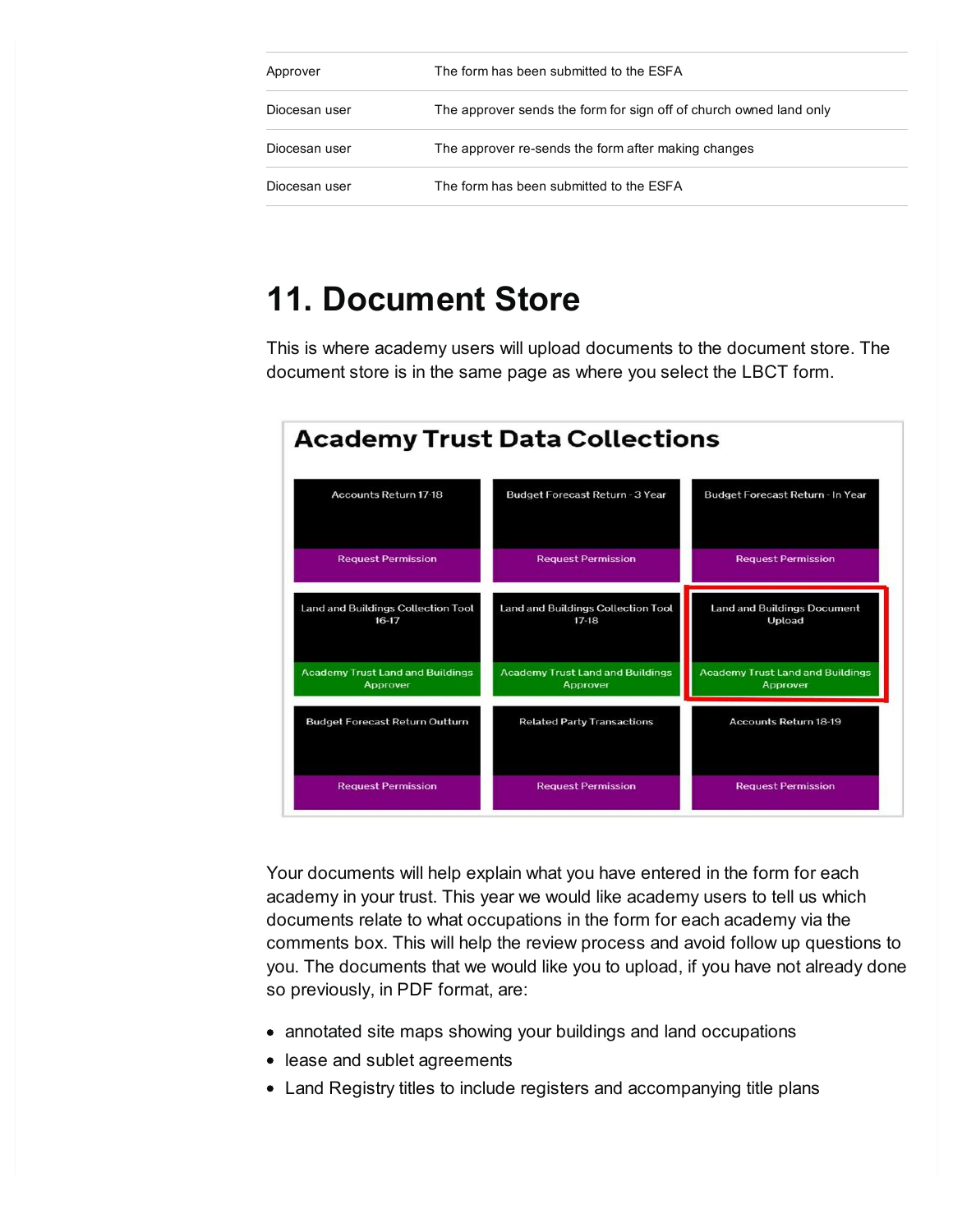

This is a sample site map to upload to the document store

For new academy trusts, it is recommended that you have these in advance of starting the form. Please submit your form and then enter your documents afterwards. Documents can be uploaded after the deadline without affecting the return submission date however, please try and do this as close to submission date as possible.

Please check the documents that have been uploaded to ensure that they are the latest version. If any have been superseded with an updated version, please double check you have uploaded the latest copy.

## <span id="page-16-0"></span>**12. Case studies**

We have prepared the following case studies to help users with completing the return:

## <span id="page-16-1"></span>**12.1 Centrally held assets**

This is any land and/or buildings, which are not part of an academy e.g. a separate headquarters site for a MAT or an investment property.

### **Example scenario**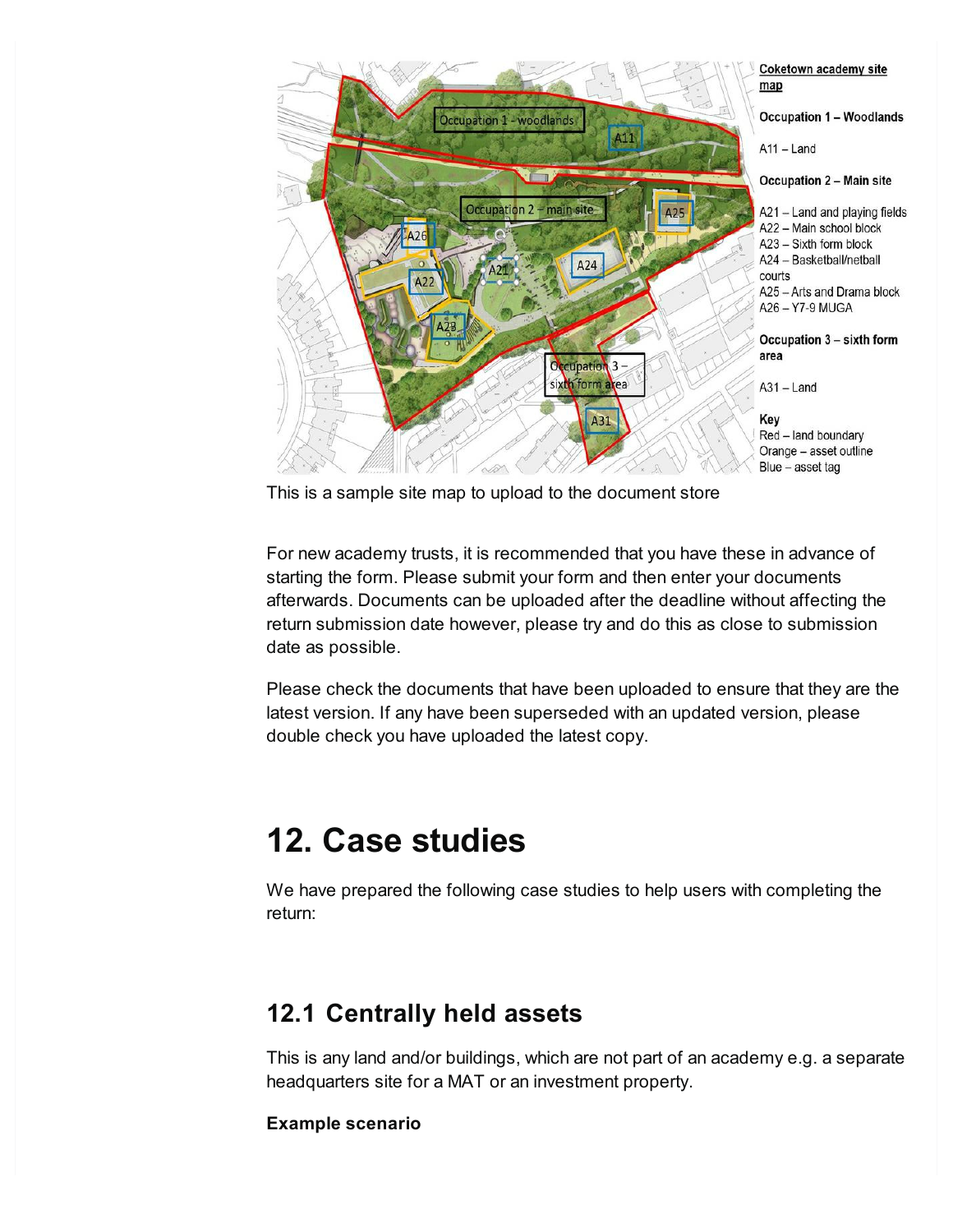Coketown multi-academy trust is made up of nine academies located in Coventry and others across the country. The trust has a designated team of staff who look after the centralised services for the trust such as finances, estates and HR. These staff are based in a rented office block within Coventry city centre. The trust holds the agreement to rent this space and pays for it from a central pot of funds. This office is not linked to any of the academies within the trust. The trust has also recently acquired a freehold piece of land in Yorkshire where they have built a sports centre that is used by the local community.

#### **How to record on the LBCT**

On the trust link for Coketown Multi-academy trust, enter two occupation types:

Occupation 1:

| <b>Occupation 1</b>         | <b>Enter into LBCT form</b>                   |
|-----------------------------|-----------------------------------------------|
| Description                 | MAT rented office block                       |
| Type                        | Leasehold                                     |
| Used for education purposes | No.                                           |
| Asset 1 description         | Central office                                |
| Asset 1 type                | <b>Building</b>                               |
| Asset 1 'No land' comment   | The lease is for the office only not the land |
|                             |                                               |

#### Occupation 2:

| <b>Occupation 2</b> | <b>Enter into LBCT form</b> |
|---------------------|-----------------------------|
| Description         | <b>Sport Centre</b>         |
| Type                | Freehold                    |
| Asset 1 description | Sports Centre land          |
| Asset 1 type        | Land                        |
| Asset 2 description | Sports centre building      |
| Asset 2 type        | <b>Building</b>             |

### <span id="page-17-0"></span>**12.2 Sublets**

Sub-letting means letting out property (or part of it) to another 'tenant' by way of a separate lease agreement known as a 'sub-lease'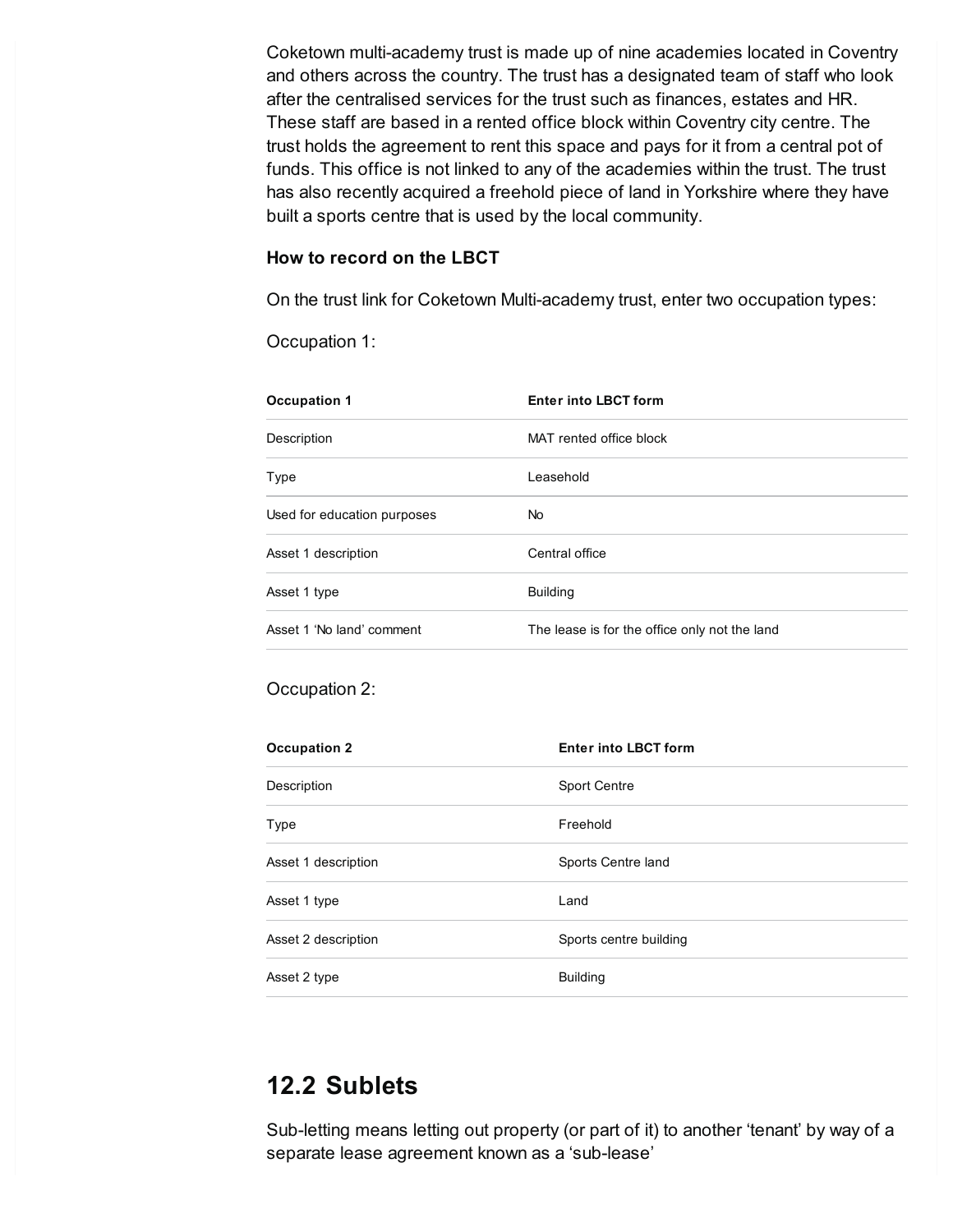#### **Example scenario**

Coketown Primary academy have a 125-year long leasehold agreement with Coventry city council for the site and the buildings on which the school sits. On this site, they have the main school block, a classrooms block and a separate building that is self-contained and which they have entirely sublet to a community dance school for a period of 1 year.

#### **How to record on the LBCT**

A sublet asset should only be entered on the LBCT where the trust has entered into an agreement with another organisation or person to occupy a portion of the trust's property via a formal agreement.

On the academy link for Coketown Primary, enter one occupation type:

Occupation 1:

| <b>Occupation 1</b> | <b>Enter into LBCT form</b> |
|---------------------|-----------------------------|
| Description         | Main school site            |
| Type                | Leasehold                   |
| Asset 1 name        | Main school site land       |
| Asset 1 type        | Land                        |
| Asset 2 name        | Main school block           |
| Asset 2 type        | <b>Building</b>             |
| Asset 3 name        | Classrooms block            |
| Asset 3 type        | <b>Building</b>             |
| Asset 4 name        | Self-contained building     |
| Asset 4 type        | <b>Building</b>             |

#### **Additional building asset questions**

| Asset 4 sublet?        | Yes                    |
|------------------------|------------------------|
| Asset 4 Sublet to?     | Community dance school |
| Asset 4 Sublet length? | 1 year                 |

## <span id="page-18-0"></span>**12.3 Private finance initiative (PFI)**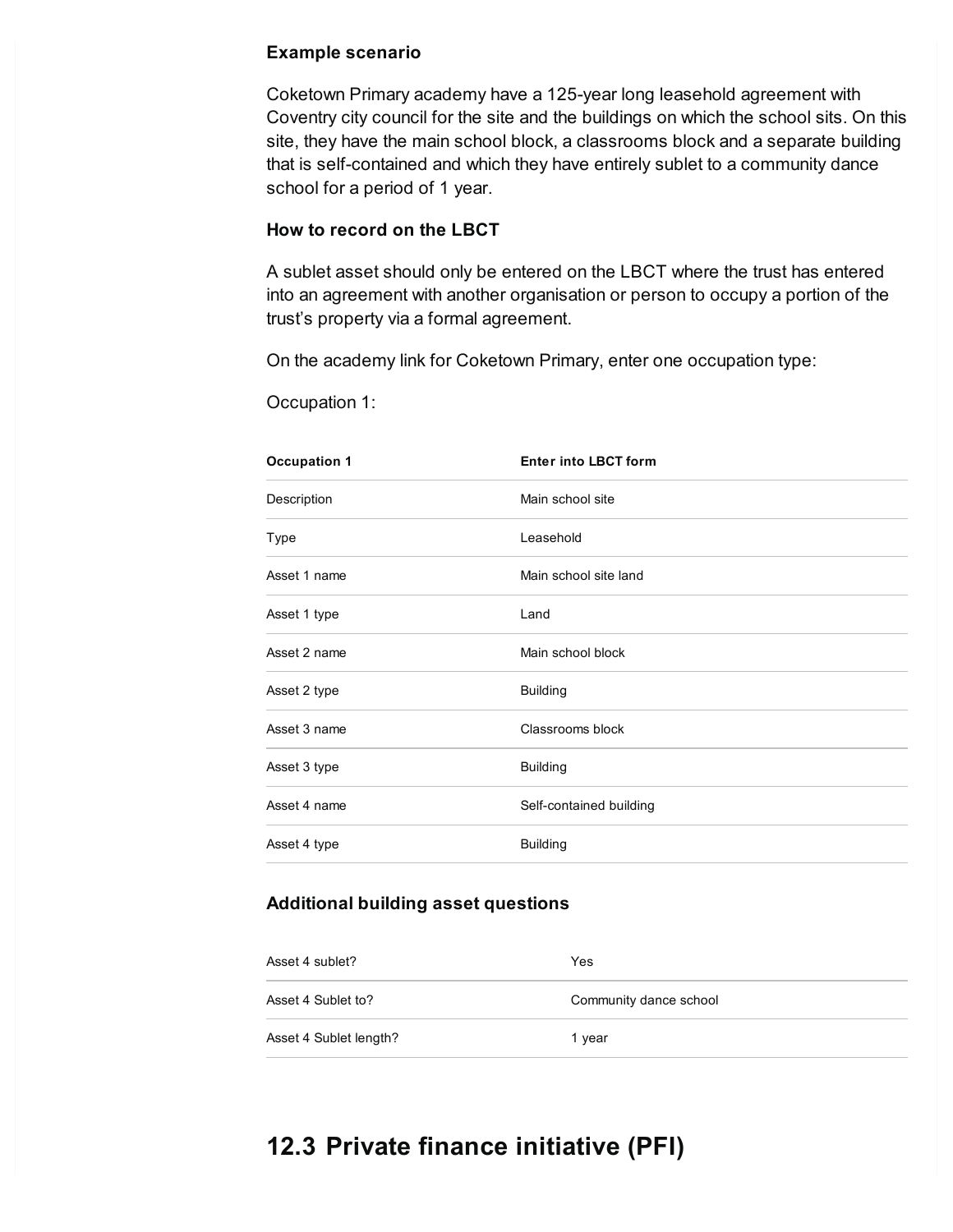In a PFI contract, a private consortium will undertake to finance, design, deliver and maintain a project against a specific remit, such as a school. The Local Authority will then make regular payments to the consortium for taking on this responsibility; this is often referred to as a service charge. The academy trust is not a signatory to the PFI arrangement. This is between the LA and the third party. Any payments made to the LA by the academy, even if referred to as a service charge are actually lease payments that the LA and the school's governing body agree to as part of the agreement to occupy the school site.

#### **Example scenario**

Coketown Junior academy joined the Coketown MAT in September last year. Prior to that, it was a LA maintained school under Coventry city council. The LA entered into an agreement with John and Co., a private construction company to finance and build a new school block and to landscape the playing fields. This resulted in a construction contract between Coventry city council and the private contractor. Last September, Coketown Junior converted into an academy and joined Coketown MAT. As part of the conversion, Coventry city council entered into a 125-year lease agreement with Coketown MAT's governing body for the occupation of the academy site. The agreed monthly lease payments were £2,000.

#### **How to record on the LBCT**

The LBCT looks at the occupation of the school site not the PFI agreement. In many cases where a school was built with a PFI the land is leased to the school on a 125-year sublease from the LA. Therefore, in these circumstances the occupation route that should be entered in your LBCT is the leasehold with the LA. The academy trust is not part of the PFI arrangement.

The monthly rental payments are the payments due under the sublease with the LA, not the payments to the contractor under the PFI with the Council.

The length of the lease is the length as stated in the lease agreement with the LA, not the length of the PFI agreement.

On the academy link for Coketown Junior, enter one occupation type:

Occupation 1:

| <b>Occupation 1</b>       | <b>Enter into LBCT form</b>        |
|---------------------------|------------------------------------|
| Description               | Main school site and playing field |
| Type                      | Leasehold                          |
| Landlord name             | <b>Coventry City Council</b>       |
| Leasehold monthly payment | £2,000                             |
| Date lease started        | September 2018                     |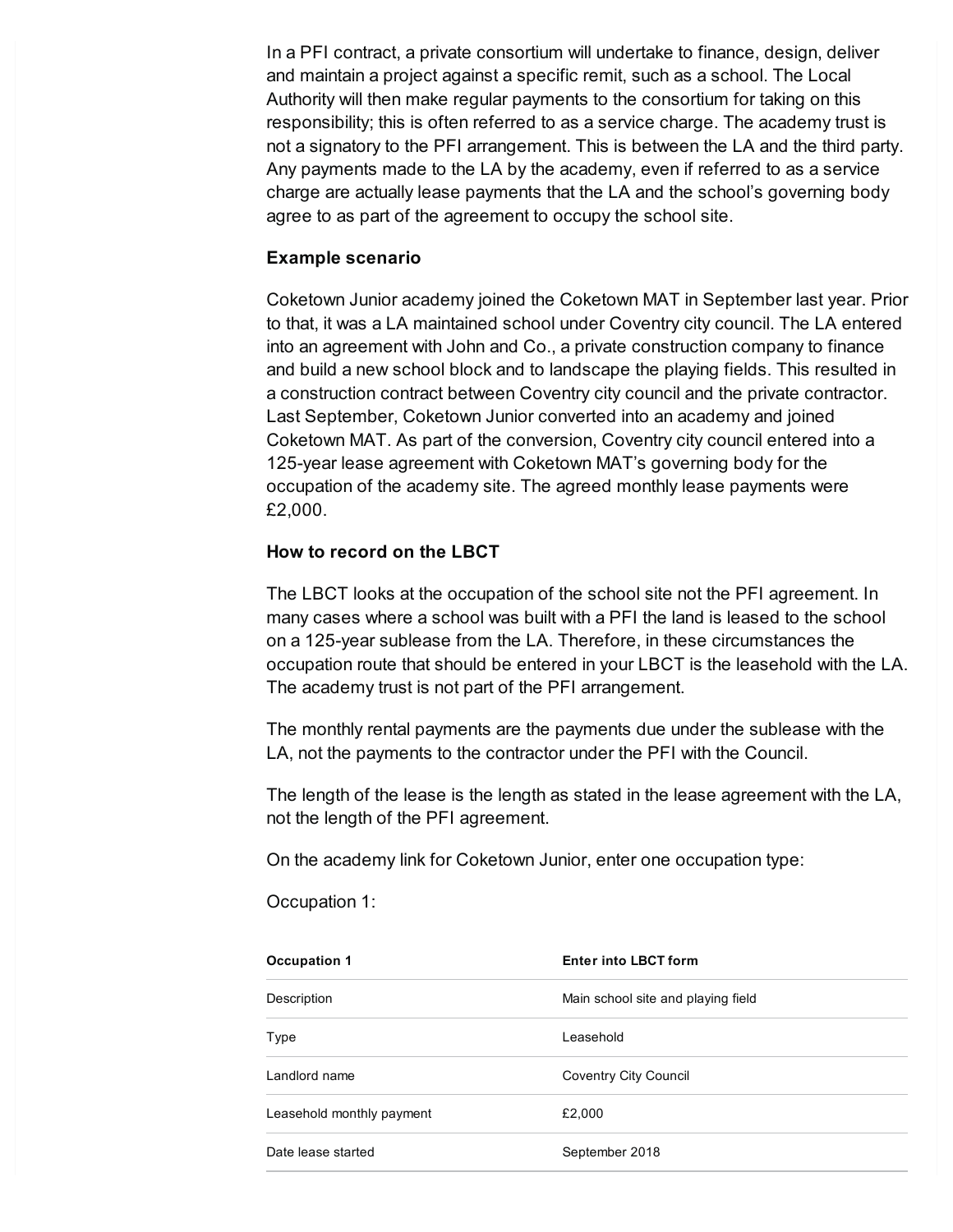| Leasehold length | 125 years                           |  |
|------------------|-------------------------------------|--|
| Asset 1 name     | Main school site and playing fields |  |
| Asset 1 type     | Land                                |  |
| Asset 2 name     | Main school block                   |  |
| Asset 2 type     | <b>Building</b>                     |  |

## <span id="page-20-0"></span>**12.4 Temporary assets**

These are assets that are identified within an occupation type which are not permanent in nature, such as porta cabins.

#### **Example scenario**

Coketown secondary school owns two pieces of land a few miles down the road from the school. One of these is used as a playing field and the other one has been unused since it was acquired in September 2001. The only thing on it is an electricity substation that belongs to the National Grid. On the main school site, they have two separate blocks, one has 30 classrooms and is also used as a school hall and the other is a science block. There is a swimming pool and two porta cabins that were hired by the school and used temporarily as changing rooms as the changing area in the swimming pool was undergoing repairs. From last December, these were no longer used. The school has 4 more porta cabins that are used as classrooms and there are no plans to replace them.

#### **How to record on the LBCT**

On the academy link for Coketown secondary, enter three occupation types:

| <b>Occupation 1</b> | <b>Enter into LBCT form</b> |
|---------------------|-----------------------------|
| Description         | Playing fields              |
| Type                | Freehold                    |
| Asset 1 name        | Playing fields              |
| Asset 1 type        | Land                        |

#### Occupation 2:

| <b>Occupation 2</b> | <b>Enter into LBCT form</b> |  |
|---------------------|-----------------------------|--|
| Description         | Unused piece of land        |  |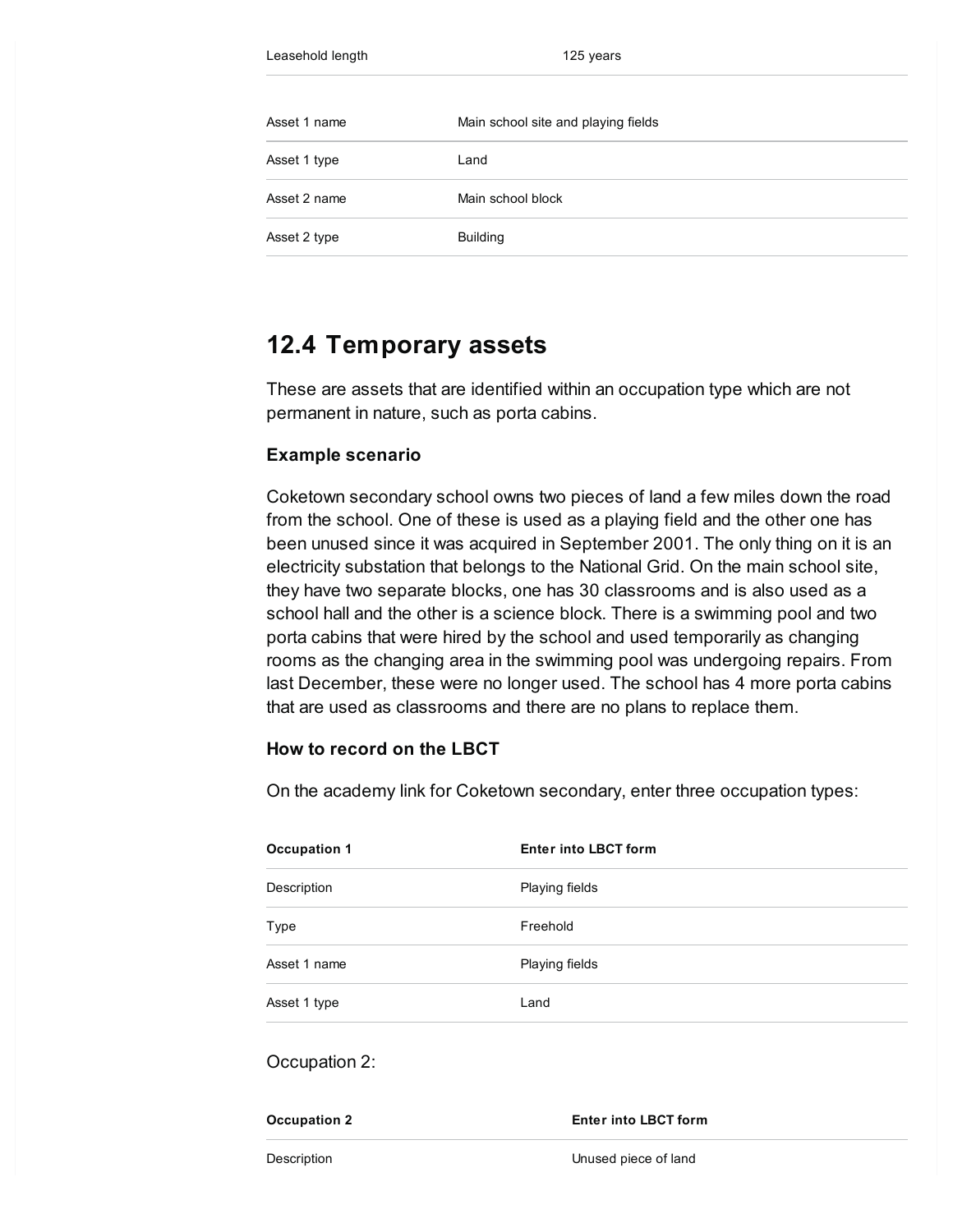| Type                 | Freehold       |
|----------------------|----------------|
| Asset 1 name         | Unused land    |
| Asset 1 type         | Land           |
| Is the asset unused? | Yes            |
| Unused from date     | September 2001 |
|                      |                |

There is no need to enter substation as an asset.

Occupation 3:

| <b>Occupation 3</b>                   | <b>Enter into LBCT form</b>        |
|---------------------------------------|------------------------------------|
| Description                           | Main school site                   |
| Type                                  | Freehold                           |
| Asset 1 name                          | Main school site land              |
| Asset 1 type                          | Land                               |
| Asset 2 name                          | Block 1 - classrooms & school hall |
| Asset 2 type                          | <b>Building</b>                    |
| Asset 2 primary use                   | Mixed use                          |
| No. of classrooms                     | 30                                 |
| Asset 3 name                          | Block 2 - Science block            |
| Asset 3 type                          | <b>Building</b>                    |
| Asset 4 name                          | Swimming pool                      |
| Asset 4 type                          | <b>Building</b>                    |
| Asset 5 name                          | Porta cabins                       |
| Asset 5 type                          | <b>Building</b>                    |
| Asset 5 temporary or<br>permanent?    | Temporary                          |
| Is the asset unused?                  | Yes                                |
| Unused from date                      | December 2018                      |
| Has the occupation ceased in<br>year? | Yes                                |
| Date occupation ceased                | December 2018                      |
|                                       |                                    |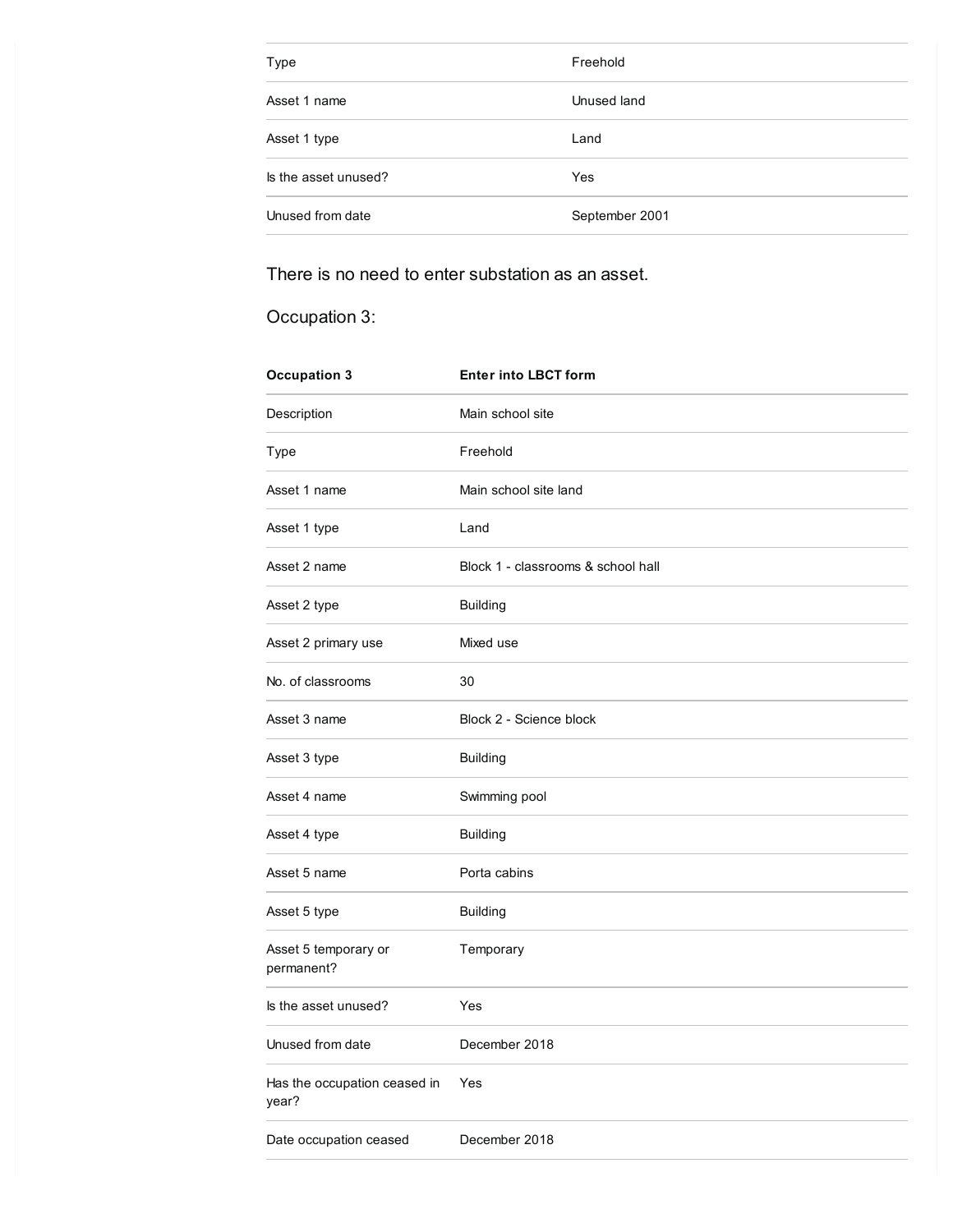| Reason occupation ended            | Other                                                                                  |
|------------------------------------|----------------------------------------------------------------------------------------|
| Comment                            | Used as temporary changing rooms during pool refurbishment; to be<br>returned to hirer |
| Asset 6 name                       | Porta cabins - classrooms                                                              |
| Asset 6 type                       | <b>Building</b>                                                                        |
| Asset 6 temporary or<br>permanent? | Temporary                                                                              |

## <span id="page-22-0"></span>**13. Glossary**

These are some of the most common phrases used within the guidance as well as the LBCT online form; there is also an example site for an academy.

- academy level: to do with an individual school(s)
- approver: the accounting officer or designated representative who submits the return on behalf of a trust and can also prepare the return
- asset: an item of property, for example playing fields, buildings
- centrally held assets: any land and buildings which are not part of an academy school e.g. a separate headquarters site for a MAT or an investment property
- church leases: this is a lease with the local diocese for use of land
- church owned land: church trustees, usually the local diocese, will own the land and will normally have set specific parameters around your use of the land
- customary occupation: a standing arrangement allowing you to occupy the site informally.
- diocesan user: representative from a church body responsible for reviewing church owned land
- freehold: you own the land completely, you are the landlord
- IDAMS: a registration portal for setting up and updating user roles
- leasehold (excluding church leases): you have a lease from your landlord who may own the freehold
- lease length: length of the lease in years and months at the time of signing
- lessee: you hold the lease for a property
- lessor: the person who leases or lets a property to another
- licence: you have a legal agreement to use the land from the owner
- mixed use: where an asset (building) is used for multiple purposes e.g. as classrooms and also as a sports hall
- occupation type: the way the academy occupies the land it uses
- other: for any occupation route not covered in the other options
- peppercorn rent: a small nominal token rent that remains fixed for the whole term of the lease. For our purposes any rent below £100 per annum can be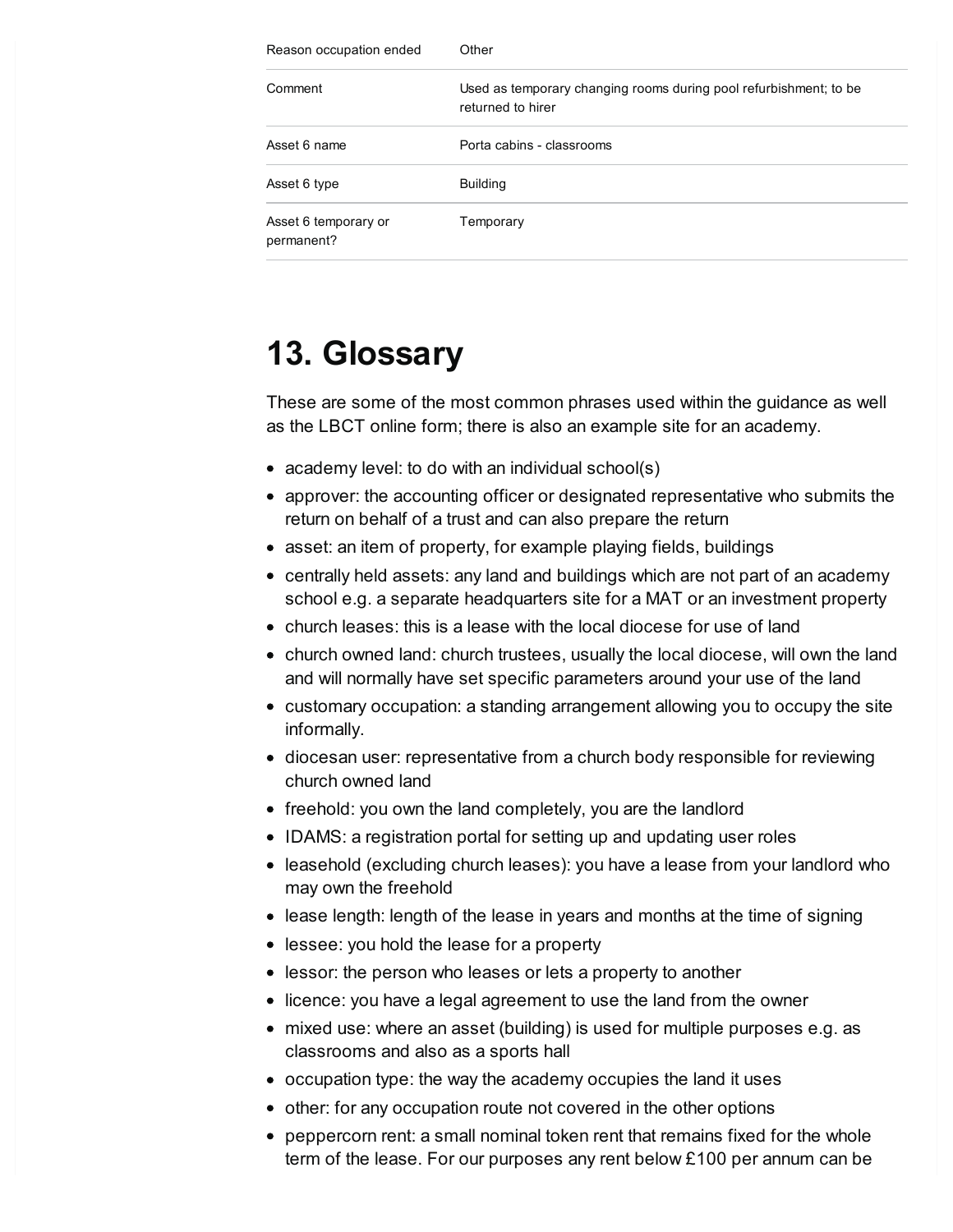considered to be a peppercorn rent

- preparer: the person who fills in the return with data then submits to the approver
- SARA: Sector Annual Report and Accounts: a consolidated report for the academy sector that feeds into the Department's annual accounts
- save and next: this button will save the data on that page and take you to the next page of the form, users can log out after pressing 'save and next' and the form will retain all the data entered
- sitemap: this will include land boundaries for each occupation, asset names, annotations and colour coding
- sublease: a lease by a tenant or lessee of part or all of leased property to another person
- sublet: you have rented part of you building out, i.e. to a nursery
- temporary asset: accommodation type that is 5 years or less or any structures and buildings about to be demolished excluding storage sheds, electric substations
- tenancy at will: this is an agreement to allow a tenant and the landowner use of land before a formal contract has been drawn up. These are usually short term and can be cancelled with immediate effect
- trust level: to do with all academies in the group i.e. represented as one entity

**Is this page useful?** [Yes](https://www.gov.uk/contact/govuk) [No](https://www.gov.uk/contact/govuk) Is the Table of the Control of the Islam School and Table of the Anything wrong with this page?

### **Prepare for Brexit**

Prepare your business or [organisation](https://www.gov.uk/business-uk-leaving-eu) for Brexit Living in [Europe](https://www.gov.uk/uk-nationals-living-eu) after Brexit

[Prepare](https://www.gov.uk/prepare-eu-exit) for Brexit if you live in the UK

[Continue](https://www.gov.uk/staying-uk-eu-citizen) to live in the UK after Brexit

### **Services and information**

### **Departments and policy**

**[Benefits](https://www.gov.uk/browse/benefits)** 

Births, deaths, [marriages](https://www.gov.uk/browse/births-deaths-marriages) and care

Business and [self-employed](https://www.gov.uk/browse/business)

[Education](https://www.gov.uk/browse/education) and learning

[Employing](https://www.gov.uk/browse/employing-people) people

[Environment](https://www.gov.uk/browse/environment-countryside) and countryside

How [government](https://www.gov.uk/government/how-government-works) works

**[Departments](https://www.gov.uk/government/organisations)** 

**[Worldwide](https://www.gov.uk/world)**